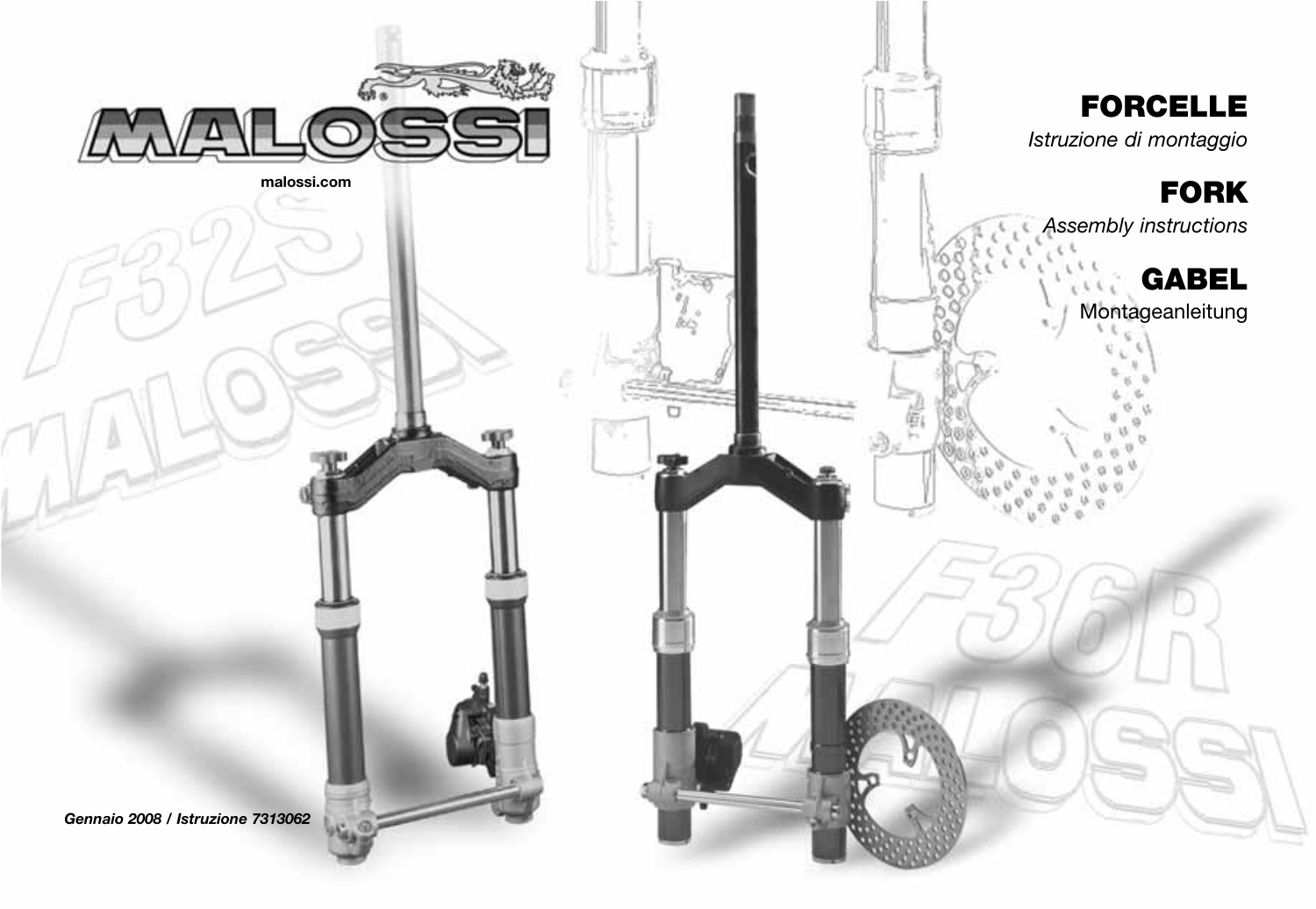# **F32S Forcella Confort e Sicurezza**

- **I T** La nuova forcella idraulica Malossi é stata studiata per offrire all'utente una sospensione che conferisca al veicolo un elevato grado di sicurezza e confort di guida.
- **A L I** La nuova linea di forcelle idrauliche Malossi é stata progettata con moderni sistemi Cad-Cam e realizzata con sofisticate macchine operatrici a controllo numerico, superando innumerevoli controlli di qualità al fine di garantire all'acquirente un prodotto ai massimi livelli.

#### **A N Caratteristiche tecniche:**

- **O** 1) Tubi di sterzo in acciaio speciale ad alta resistenza, lavorati su macchine a CN.
	- 2) Trapezio in acciaio legato speciale forgiato, lavorato su macchine a CN.<br>3) Tubi di scorrimento della forcelle in acciaio speciale rettificati e cromati
	- 3) Tubi di scorrimento della forcelle in acciaio speciale, rettificati e cromati a spessore per avere la massima scorrevolezza.

## **F32 Safe and comfortable new fork**

- **E** This new Malossi hydraulic fork was conceived to offer users a suspension that grants vehicles elevated safety and the maximum driving comfort.
- **N** The new line of Malossi hydraulic forks was designed using the most modern Cad-Cam systems and constructed by
- **G L** sophisticated numerical control machine tools before passing countless quality controls in order to guarantee purchasers the world over with a product that reaches the highest level possible.

#### **S Technical features:**

- **H** 1) Head tubes in special high-resistance steel produced on NC machines.<br>2) Crossbar in special forged alloy steel produced on NC machines.
	- 2) Crossbar in special forged alloy steel produced on NC machines.
	- 3) Ground, chromed and gauged telescopic tubes in special steel for maximum smoothness of movement.

# **Sicherheit und Komfort mit der neuen F32 Gabel**

Die neue hydraulische Malossi Gabel wurde mit dem Anspruch entwickelt die Fahrsicherheit und den Fahrkomfort ihres Fahrzeuges zu verbessern.

- **E** Malossi nutzt die neuesten CAD Programme für die Entwicklung. In der Produktion kommen hochpräzise CNC Maschinen
- **U T** zum Einsatz, zusätzlich durchlaufen die Gabeln noch zahllose Qualitätskontrollen um allen Käufern weltweit ein Produkt auf
- **S** dem höchstmöglichen Qualitätsniveau zu garantieren.

#### **C H Technische Daten:**

- 1) CNC gefertigtes Schaftrohr aus hochfestem Spezialstahl.<br>2) CNC gefertigte Brücke aus geschmiedetem Spezialalumir
- 2) CNC gefertigte Brücke aus geschmiedetem Spezialaluminium.<br>3) Stundrohre, geschliffen, verchromt und hochpräzise ver
- 3) Stundrohre geschliffen, verchromt und hochpräzise vermessen, aus Spezialstahl, für möglichst niedriges

**I**

**D**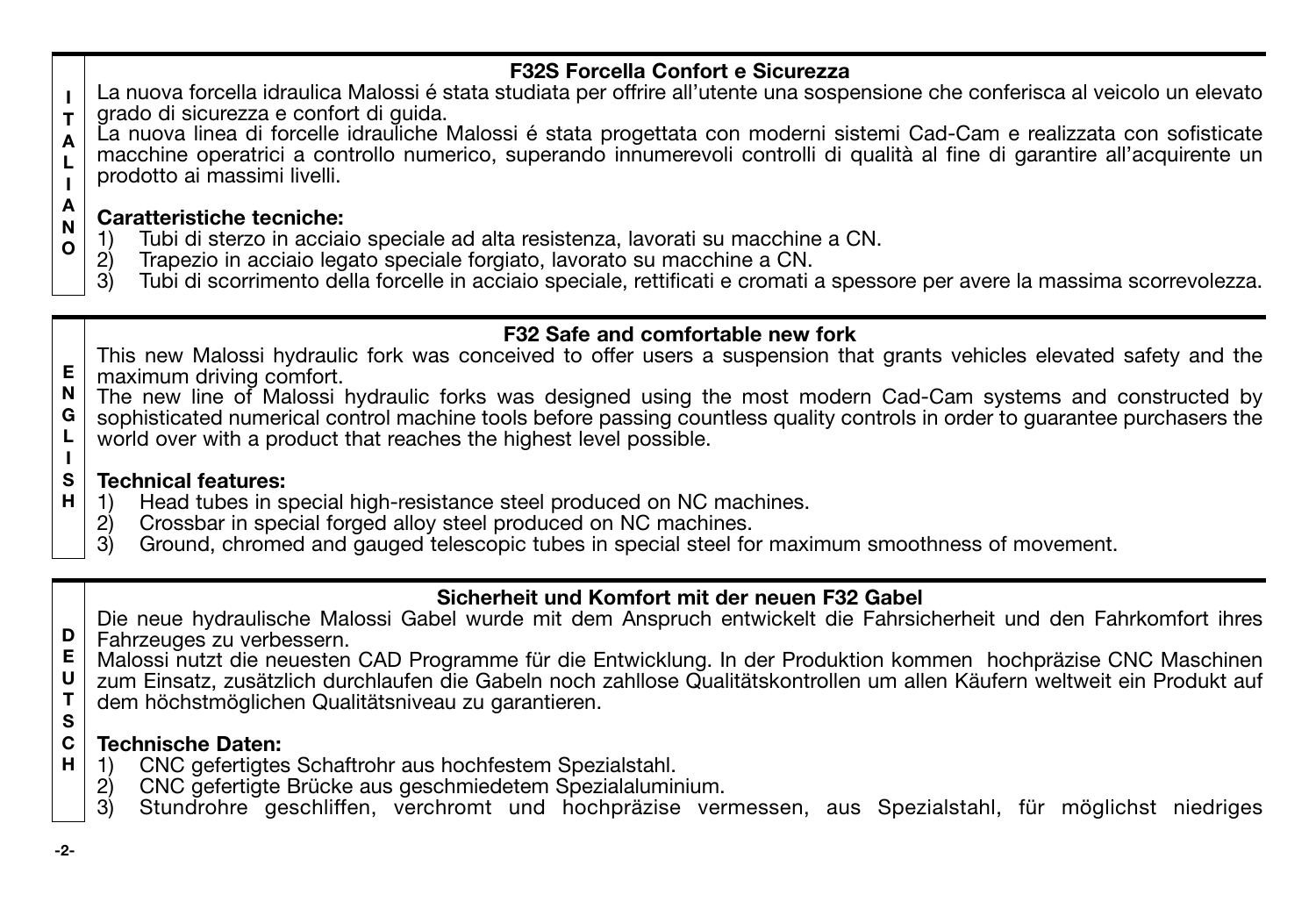- 4) Gambale in lega di alluminio estruso con lavorazione interna completamente a CN.
- 5) Attacchi ruota fusi in conchiglia con lega speciale di alluminio.<br>6) Sistema interno con doppia idraulica a pistoni con scorrimento
- 6) Sistema interno con doppia idraulica a pistoni con scorrimento su fori profondi.
- Regolazione su entrambi gli steli del precarico molla per una taratura perfetta dell'assetto del vostro mezzo in funzione delle vostre personali esigenze.
- 8) Regolazione della frenatura in compressione sullo stelo sinistro che permette di regolare il comportamento della forcella durante la fase di compressione o affondamento.

La forcella F32S viene fornita corredata di tutto quanto serve per il relativo montaggio.

- 4) Stem in extruded aluminium alloy with all internal machining effected using NC machines.<br>5) Chilled wheel couplings with special aluminium alloy.
- 5) Chilled wheel couplings with special aluminium alloy.
- 6) Internal hydraulic system with deep-sliding double piston.<br>
7) Adjustment of spring loading on both stems for perfect set
- 7) Adjustment of spring loading on both stems for perfect setting of your machine to suit your needs.
- 8) Adjustment of compression braking on the left stem that allows setting of the fork's behaviour during the compression or downward phase.

The F32S fork comes equipped with everything required for assembly.

Losbrechmoment und reibungsarmes Eintauchen.

- 4) Tauchrohre aus Aluminiumextrusionsguss, CNC bearbeitet.<br>5) Radklemmfäuste aus Spezialalluminium.
- 5) Radklemmfäuste aus Spezialalluminium.
- 6) Interne hydraulische Doppelkolbendämpfung.
- 7) Federvorspannung beidseitig auf die Befürfnisse des Fahrers einstellbar.
- 8) Druckstufe auf der linken Gabelseite einstellbar.

Die F32S Gabel wird mit allen zur Montage notwendigen Teilen ausgeliefert.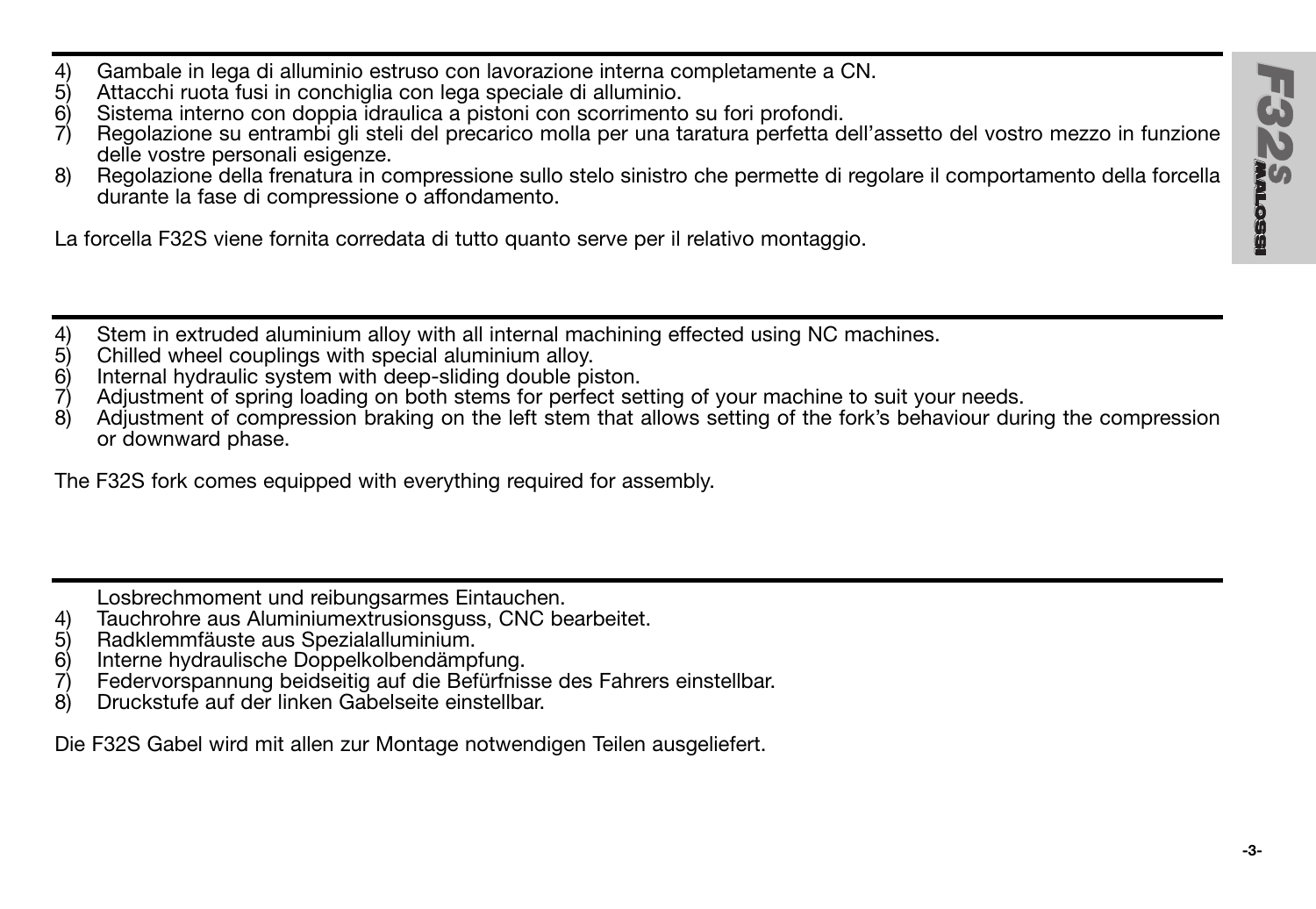# **ISTRUZIONI DI MONTAGGIO**

**A L** Prima di procedere alla sostituzione della forcella originale montata sul vostro scooter, é opportuno pulire accuratamente la parte anteriore dello scooter su cui si andrà ad intervenire per montare la vostra nuova forcella Malossi.

# **SMONTAGGIO FORCELLA ORIGINALE**

- 1) Togliere la ruota anteriore svitando il perno ruota originale.<br>2) Togliendo le due viti che la fissano alla forcella, smonta
- Togliendo le due viti che la fissano alla forcella, smontare la pinza freno originale.

# **ASSEMBLY INSTRUCTIONS**

**E N G** Before replacing your scooter's original fork, we recommend thoroughly cleaning the front part of the scooter where your new Malossi fork will be mounted.

#### **L I ORIGINAL FORK DISASSEMBLY**

- 1) Remove the front wheel by unscrewing the original wheel pin.<br>2) Disassemble the original brake caliper. by removing the tw
- **S H** Disassemble the original brake caliper, by removing the two screws that fasten it to the fork.

# **EINBAUANLEITUNG**

**D E U** Wir empfehlen von dem Beginn der Montagearbeiten den Roller gründlich zu reinigen. Besonderes Augenmerk ist dabei auf die Frontpartie (wo die Gabel eingebaut wird) zu legen.

### **T AUSBAU DER ORIGINALEN GABEL**

- **S C** 1) Bauen sie das Vorderrad aus, lösen sie dazu die Mutter der originalen Radachse..
- **H** 2) Bauen sie die originale Bremszange ab, lösen sie dazu die beiden Schrauben mit denen er an der Gabel verschraubt ist.



**I T**

**I A N O**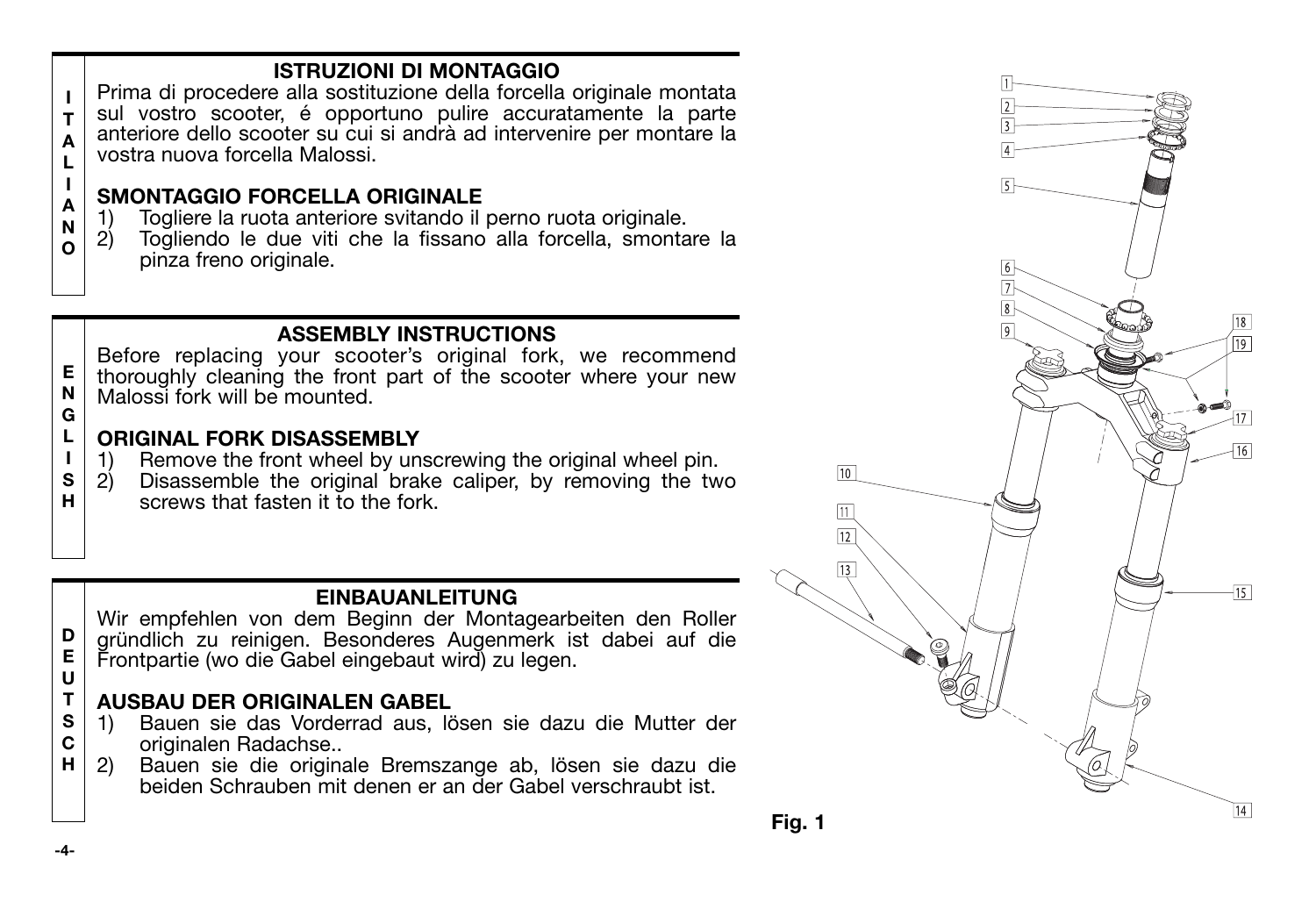## **Solo per le forcelle 46 9552 e 46 9627:**

smontare il parafango dalla forcella originale.<br>3) Togliere i due coperchi del manubrio

- 3) Togliere i due coperchi del manubrio ponendo molta attenzione a non danneggiarli (vedi **Fig. 5**)
- 4) Svitando la vite che lo fissa al tubo di sterzo (part. 5, **Fig. 1**) togliere il manubrio dalla forcella e rovesciarlo in avanti avendo cura di non danneggiare i vari cavi ad esso collegati.
- 5) Svitando la ghiera e l'anello cuscinetto superiore (part. 1-3, **Fig. 1**) si può ora smontare la forcella ORIGINALE dal vostro scooter, avendo cura di non danneggiare le due ralle a sfere (part. 4-6, **Fig. 1**). Togliere il cavo del contachilometri dalla sua sede di ancoraggio sul parafanghi ed il tubo del

# **Only for 46 9552 and 46 9627 forks:**

disassemble the original fork's fender.

- 3) Remove the two plastic covers on handlebar, paying attention not to damage them (see **Fig. 5**).
- 4) Unscrew the screw that fastens the handlebar to the steering tube (part. 5, **Fig. 1**) and then remove the handlebar from the fork and turn it upside down. paying attention to avoid damage to the cables connected.
- 5) After unscrewing the lock nut and the upper bearing ring (part. 1-3, **Fig. 1**), you can now remove your scooter's ORIGINAL fork, paying attention not to damage the two ball-bearing fifth wheels (part. 4-6, **Fig. 1**). Remove the odometer cable from its anchor point on the fenders and the front brake tube.

# **Nur bei den Gabeln 46 9552 und 46 9627:**

demontieren sie den originalen Kotflügel

- 3) Entfernen die die beiden Kunststoffabdeckungen am Lenker, achten sie dabei darauf diese nicht zu beschädigen (vgl. **Fig. 5**).
- 4) Lösen sie die Schraube mit der der Lenker am Schaftrohr befestigt ist (Teil 5, **Fig. 1**), ziehen sie dann den Lenker vom Schaft und drehen sie ihn auf den Kopf; achten sie dabei darauf keine Kabel und Züge zu beschädigen.
- 5) Lösen sie die Kontermutter des Steuersatzes und entfernen sie den oberen Lagerring (Teil 1-3, **Fig. 1**). Sie können nun die Originalgabel entfernen. Achten sie dabei darauf dass sie die Lagerringe des Steuersatzes nicht beschädigen (Teil 4-6, **Fig. 1**). Lösen sie die Tachowelle und die Bremsleitung



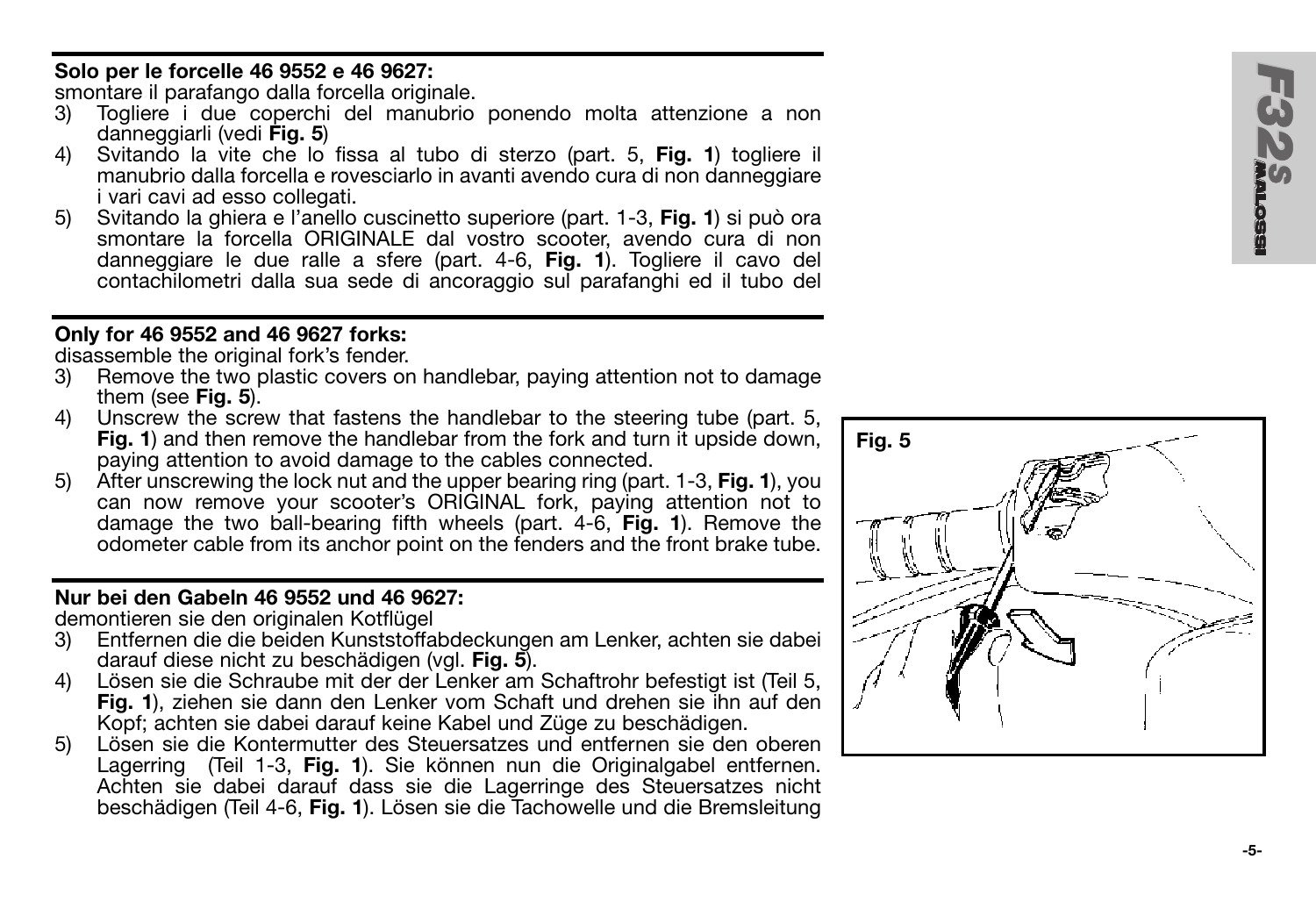| п<br>т<br>А<br>L<br>А<br>N<br>Ο | 6)<br>7)<br>8) | freno anteriore.<br>Una volta sfilata la forcella originale si può procedere allo smontaggio dell'eventuale parafango superiore (part. 20, Fig.<br>$2)$ .<br>Smontare dalla forcella originale l'anello cuscinetto inferiore ed il parapolvere avendo cura di non danneggiarli (part. 7-8,<br>Fig. $1$ ).<br>Smontare dalla ruota originale il disco freno.            |
|---------------------------------|----------------|------------------------------------------------------------------------------------------------------------------------------------------------------------------------------------------------------------------------------------------------------------------------------------------------------------------------------------------------------------------------|
| Е<br>N<br>G<br>L<br>s<br>н      | 6)<br>7)<br>8) | After removing the original fork, disassemble the upper fender (part. 20, Fig. 2) if present.<br>Remove the lower bearing ring and the dust cover from the original fork, paying attention to avoid damage (part. 7-8, Fig.<br>1).<br>Remove the brake disc from the original wheel.                                                                                   |
| D<br>Е<br>U<br>т<br>s<br>С<br>н | 6)<br>7)<br>8) | aus ihren Führungen am Kotflügel.<br>Nachdem die originale Gabel ausgebaut ist demontieren sie den oberen Kotflügel (sofern vorhanden) (Teil 20, Fig. 2).<br>Nehmen sie den unteren Lagerring und den Staubschutz von der originalen Gabel, achten sie dabei darauf diese nicht<br>zu zerstören. (Teil 7-8, Fig. 1).<br>Bauen sie die Bremsscheibe vom Originalrad ab. |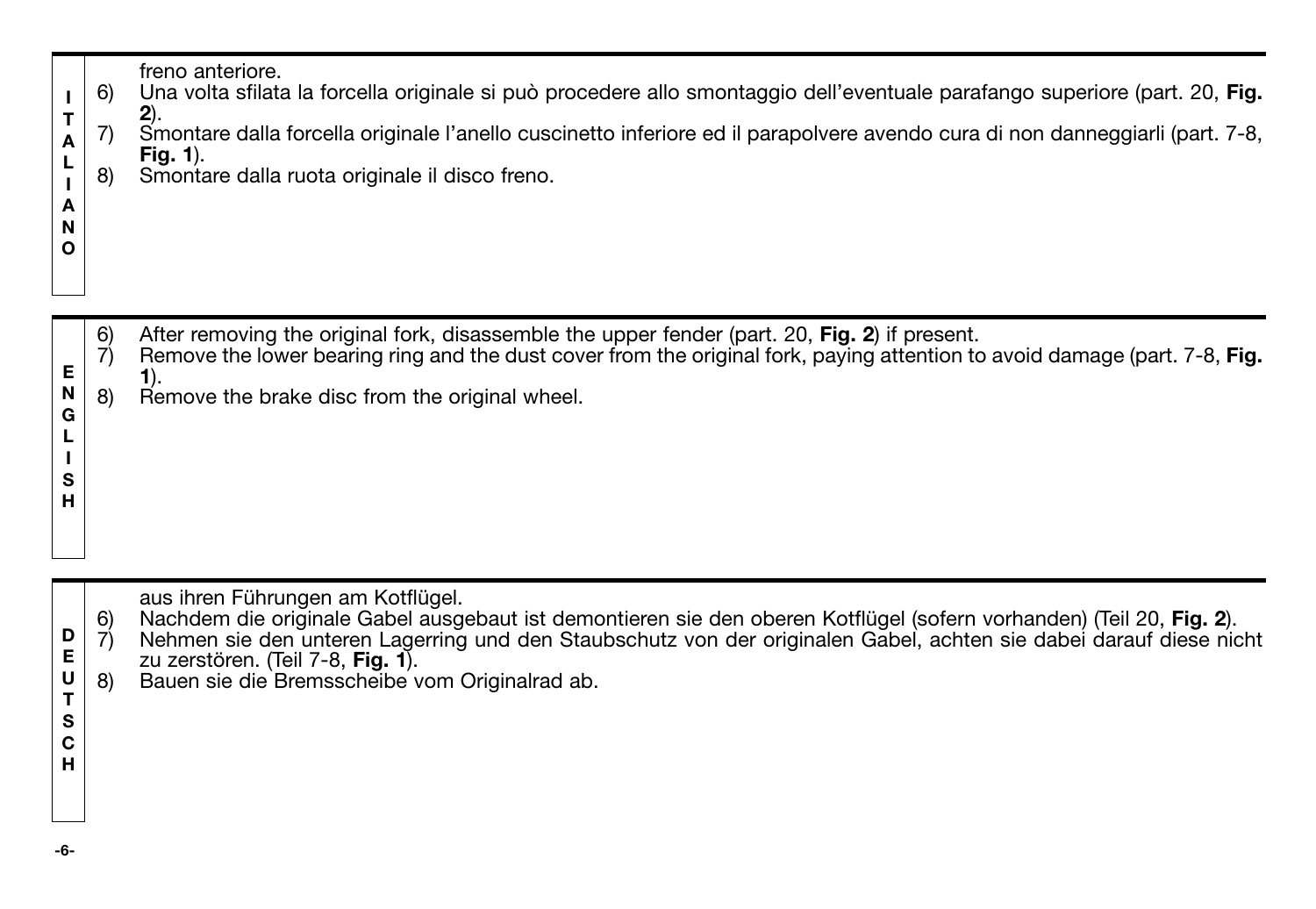## **MONTAGGIO FORCELLA**

## 1.1) **Per le forcelle 46 9550 e 46 9552:**

Svasare la sede delle viti di fissaggio sul disco freno in modo che le viti date in corredo (part. 28, **Fig. 2** e **Fig. 3**) non sporgano dal piano del disco per più di 2 mm. Fissare ora il disco freno così modificato alla ruota originale serrando a fondo le tre viti utilizzando un blocca filetti tipo Loctite 242. Prestare attenzione al senso di rotazione del disco inciso sul disco stesso.

Qualora il disco originale presenti irregolarità di rotazione (superiore a 0,1 mm) o eccessiva usura, sostituirlo con un disco freno Malossi Brake Power Disc.

**NB:** Se si deve montare la forcella **46 9550**, praticare due fori di diametro 16 mm sul parafango originale (part. 20, **Fig. 2**) come indicato in **Fig. 2**.

## **FORK ASSEMBLY**

## 1.1) **For forks 46 9550 and 46 9552:**

Countersink the housing of the fixing screws on the brake disc so that the screws supplied (part. 28, **Fig. 2** and **Fig. 3**) do not protrude from the surface of the disc by more than 2 mm. Now attach the brake disc modified in this way to the original wheel by firmly tightening the three screws using Loctite 242-type thread glue. Respect the disc rotation direction cut into the disc itself.

If the original disc shows signs of irregular rotation (of more than 0.1 mm) or excessive wear, replace it with a Malossi Brake Power Disc brake disc.

**NOTE:** When assembling the **46 9550** fork, drill two 16 mm diameter holes on the original fender (part. 20, **Fig. 2**) as shown in **Fig. 2**.

## **GABEL ZUSAMMENBAU**

## 1.1) **Für Gabeln mit den Teilenummer 46 9550 und 46 9552:**

Senken sie die Sitze der Befestigungsschrauben an der Bremsscheibe so an dass die mitgelieferten Schrauben nicht mehr als 2 mm über die Bremsscheibe überstehen. (Teil 28, **Fig. 2** und **Fig. 3**). Bauen sie nun die so bearbeitete Bremsscheibe an das originale Rad an. Kleben sie die Schrauben mit Locite 242 Schraubensicherungskleber ein. Achten sie bei der Montage auf die Drehrichtung der Bremsscheibe. Sollte die originale Bremsscheibe unrund laufen (mehr als 0.1 mm) oder verschlissen sein montieren sie als Ersatz eine Malossi Brake Power Disc Bremsscheibe.

**ACHTUNG:** Beim Einbau der **46 9550** Gabel bohren sie bitte 2 Löcher mit 16 mm Durchmesser in den originalen Kotflügel (Teil. 20, **Fig. 2**) wie auf **Fig. 2** ersichtlich.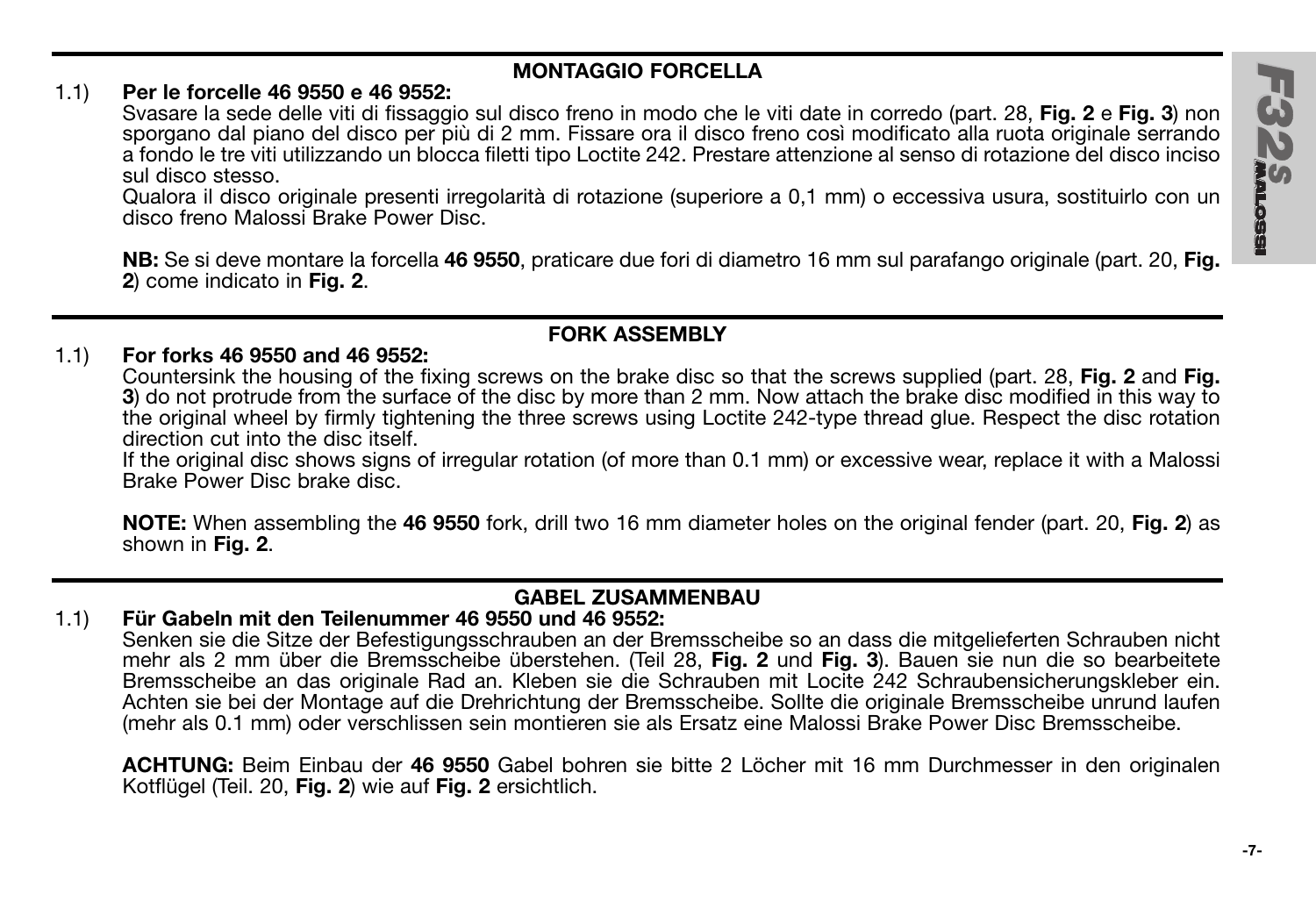# 1.2) **Per le forcelle 46 9627 e 4613086:**

- **I T** Dopo aver pulito accuratamente la sede di montaggio del disco freno sulla ruota originale inserire il nuovo disco freno prestando attenzione al senso di rotazione inciso sul disco.
- **A L** Fissare il disco freno con le 5 viti fornite nel kit chiudendole a croce ed utilizzando un buon blocca filetti tipo Loctite 242. Chiudere le 5 viti con una coppia di 12 Nm.
- **I** 2) Montare il parapolvere (part. 8, **Fig. 1**) sulla nuova forcella Malossi.
- **A N O** 3) Montare l'anello cuscinetto inferiore (part.7, **Fig. 1**) sulla forcella Malossi avendo l'accortezza di portarlo ad una temperatura non superiore ai 150 °C al fine di facilitare l'inserimento nella propria sede, avendo cura di non danneggiare in nessun modo la sede di scorrimento delle sfere.
- 4) Montare sulla forcella Malossi i due bulloncini (part. 18, **Fig. 1**) con i rispettivi controdadi (part. 19, **Fig. 1**) che servono per regolare le battute di fine corsa dello sterzo.

#### **E N G L I S H** 1.2) **For 46 9627 - 4313086 forks:** After thoroughly cleaning the assembly seat for the brake disc on the original wheel, insert the new brake disc while respecting the rotation direction cut into the disc. Fasten the brake disc in place using the 5 screws supplied in the kit by cross procedure and then using a good thread glue such as Loctite 242. Tighten these 5 screws to a torque of 12 Nm. 2) Assemble the dust cover (part. 8, **Fig. 1**) on the new Malossi fork.<br>3) Assemble the lower bearing ring (part. 7. **Fig. 1**) on the Malossi Assemble the lower bearing ring (part. 7, **Fig. 1**) on the Malossi fork, while taking the measure of heating it to a temperature of no more than 150°C in order to facilitate insertion in the housing and paying attention not to damage the ball bearing housing. 4) Assemble the two bolts (part. 18, **Fig. 1**) with their lock nuts (part. 19, **Fig. 1**) that serve for the adjustment of the steering stroke end points on the Malossi fork.

# 1.2) **Für 46 9627 und 4313086 Gabeln:**

- **D** Reinigen sie den Sitz der Bremsscheibe auf dem originalen Rad gründlich, montieren sie dann die neue Bremsscheibe unter Beachtung der Laufrichtung.
- **E U** Ziehen sie die 5 mitgelieferten Schrauben über Kreuz bis zu einem Anzugsmoment von 12 Nm an., Benutzen sie dabei einen Schraubensicherungskleber (Loctite 242).
- **T** 2) Montieren sie den Staubschutz (Teil 8, **Fig. 1**) auf der neuen Malossi Gabel.
- **S C** 3) Montieren sie den unteren Steuersatzlagerring (Teil 7, **Fig. 1**) auf der Malossi Gabel, erhitzen sie den Ring auf maximal 150° C und achten sie darauf bei der Montage die Lagerfläche nicht zu beschädigen.
- **H** 4) Montieren sie die beiden Schrauben (Teil 18, **Fig. 1**) mit den dazu gehörenden Anschlagschrauben (Teil 19, **Fig. 1**) mit denen der Lenkanschlag der Malossi Gabel eingestellt wird.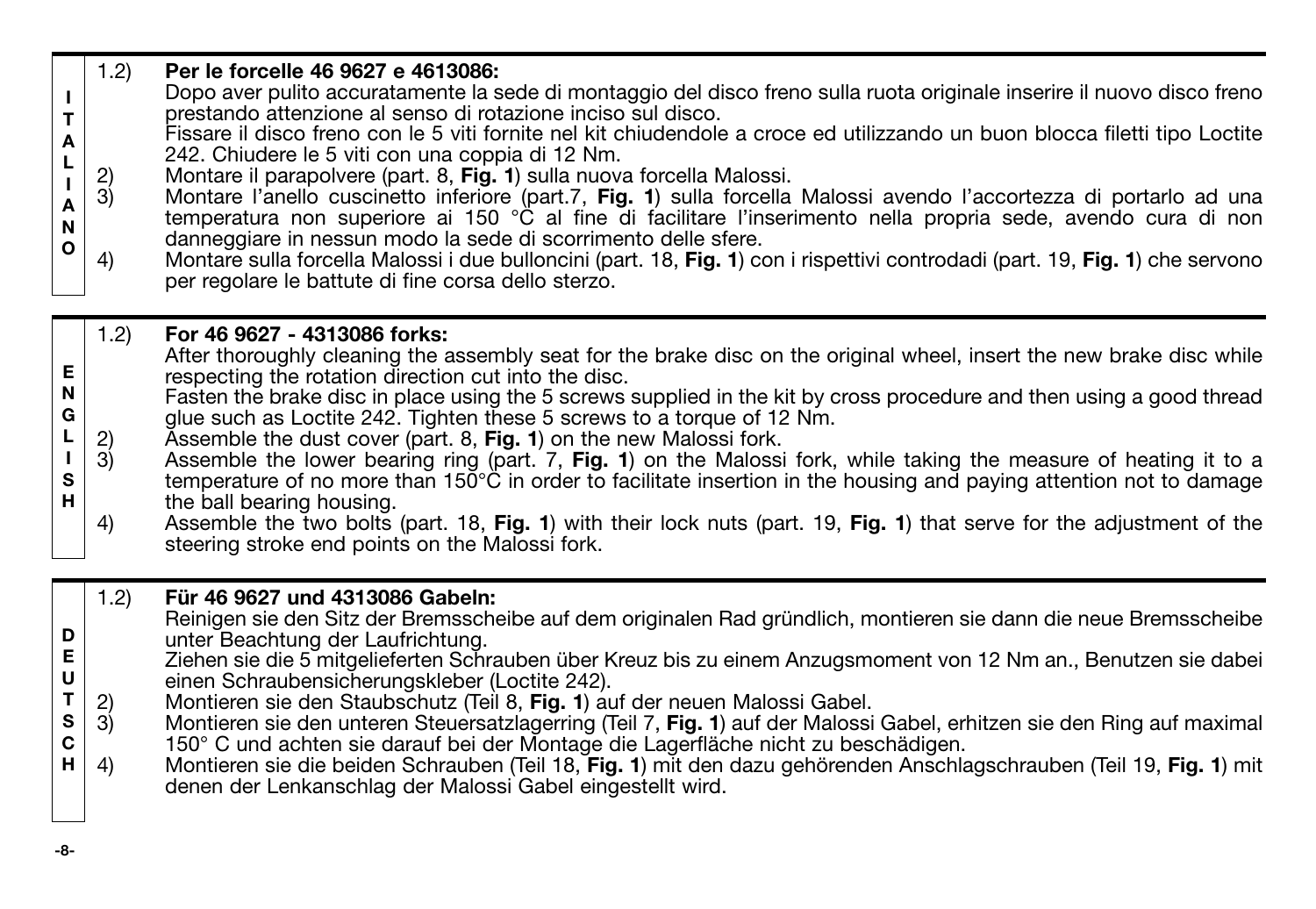## 5.1) **Per la forcella 46 9550:**

Montare sul parafango originale (part. 20, **Fig. 2**), servendosi dei due bulloncini (part. 21, **Fig. 2**) le due staffe (part. 22, **Fig. 2**) che servono per fissare il parafango alla forcella. Prima di serrare il parafango sulla forcella tramite i due bulloncini M5 (part. 24, **Fig. 2**) bisogna avere cura di centrare il parafango al centro della forcella, dopo di che si possono stringere i bulloni (part. 24, **Fig. 2** e part. 21, **Fig. 2**).

### 5.2) **Per le forcelle 46 9552, 46 9627 e 4613086:** Inserire nello stelo destro le due fascette gommate in dotazione (part. 32, **Fig. 3** e **Fig. 4**) ed inserire la terza fascetta nello stelo sinistro. Con i tre bulloncini (part. 30, **Fig. 3** e **Fig. 4**) con testa bombata ed i dadi autobloccanti (part. 31, **Fig. 3** e **Fig. 4**) fissare il parafango (part. 29, **Fig. 3** e **Fig. 4**) agli steli della forcella, avendo cura di lasciare 10-15 mm fra la ruota ed il parafango e centrando il parafango rispetto alla forcella.

## 5.1) **For 46 9550 fork:**

Using two bolts (part. 21, **Fig. 2**), assemble the two brackets (part. 22, **Fig. 2**) on the original fender (part. 20, **Fig. 2**) that fasten the fender to the fork. Before bolting the fender on the fork using the two M5 bolts (part. 24, **Fig. 2**), carefully center the fender on the fork, after which the bolts (part. 24, **Fig. 2** and part. 21, **Fig. 2**) can be tightened.

5.2) **For 46 9552, 46 9627 and 4613086 forks:** Insert the two hose clamps supplied (part. 32, **Fig. 3** and **Fig. 4**) into the right fork rod and insert the third clamp into the left fork rod. Using the three crown head bolts (part. 30, **Fig. 3** and **Fig. 4**) and the self-locking nuts (part. 31, **Fig. 3** and **Fig. 4**) fasten the fender (part. 29, **Fig. 3** and **Fig. 4**) to the fork's rods, making sure to leave a gap of 10-15 mm between the wheel and the fender and making sure to center the fender over the fork.

# 5.1) **Für 46 9550 Gabel:**

Montieren sie die beiden Halterungen mit denen der Kotflügel an der Gabel befestigt wird mit zwei Schrauben (Teil 21, **Fig. 2**, Teil 22, **Fig. 2**) auf dem original Kotflügel (Teil 20, **Fig. 2**). Bevor sie den Kotflügel an der Gabel mit den beiden M5 Schrauben (Teil 24, **Fig. 2**) festschrauben richten sie den Kotflügel sorgfältig auf der Gabel aus. Danach können die Schrauben (Teil 24, **Fig. 2** und Teil 21, **Fig. 2**) angezogen werden.

5.2) **Für 46 9552, 46 9627 und 4613086 Gabeln:**

Befestigen sie die zwei der mitgelieferten Führungen (Teil 32, **Fig. 3** und **Fig. 4**) am rechten Holm der Gabel, den dritten am linken Gabelholm. Benutzen sie dazu die drei Kronenkopfschrauben (Teil 30, **Fig. 3** und **Fig. 4**) und die selbstsichernden Muttern (Teil 31, **Fig. 3** und **Fig. 4**). Ziehen sie den Kotflügel an den Gabelholmen fest (Teil 29, **Fig. 3** und **Fig. 4**), achten sie dabei darauf dass zwischen Reifen und Kotflügel 10-15mm Luft sein müssen, und dass der Kotflügel mittig über dem Rad stehen sollte.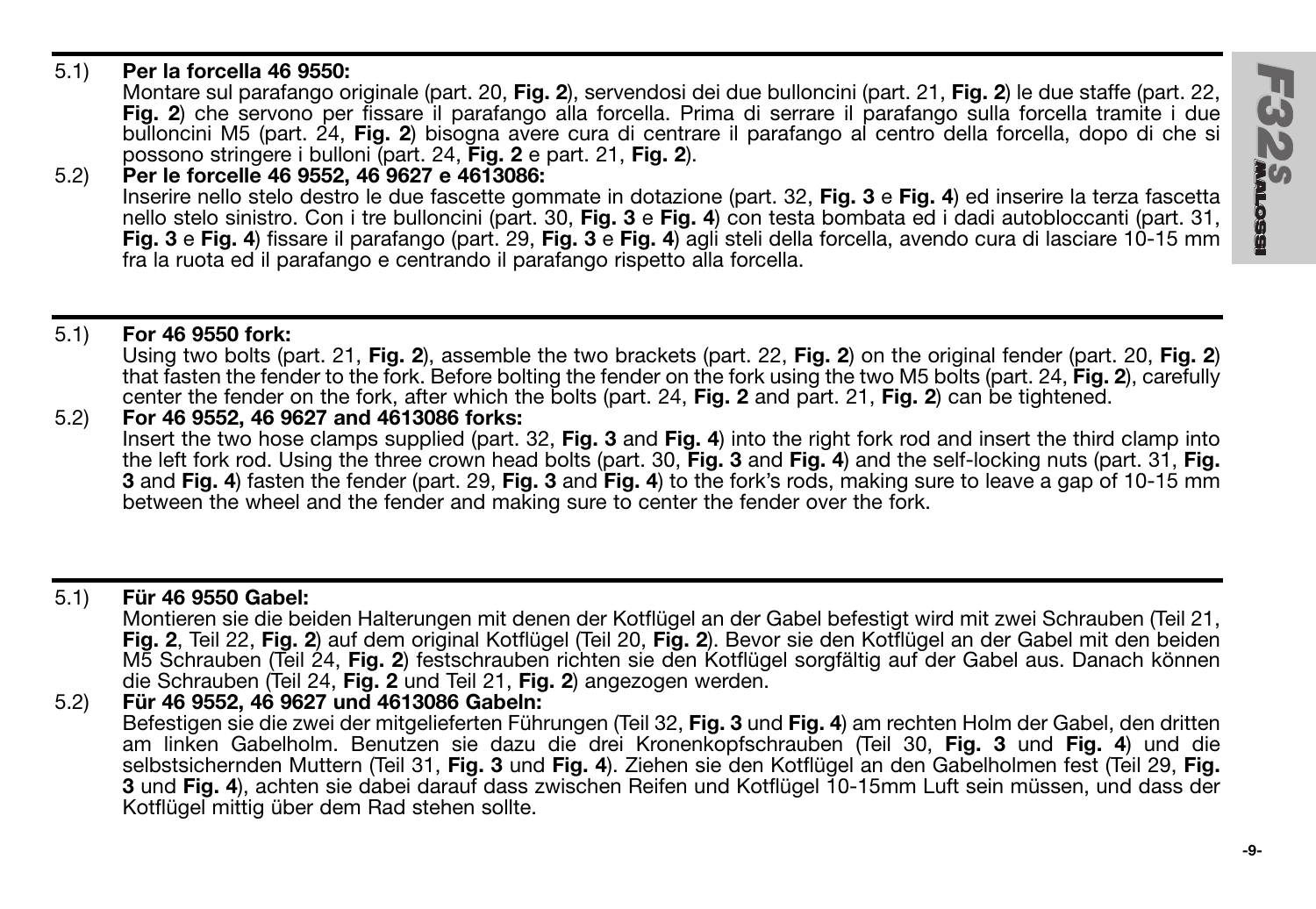- **I** 6) Inserire la ralla inferiore (part. 6, **Fig. 1**) nel tubo di sterzo e posizionarla sull'anello cuscinetto inferiore, avendo cura se necessario di lubrificarla con una adeguata quantità di grasso (Fiat Z2 oppure IP Autogrease LZ).
- **T A** 7) Inserire la vostra nuova forcella Malossi nel canotto di sterzo dello scooter avendo cura che le due viti di fermo sterzo (part. 18, **Fig. 1**) siano rivolte verso la parte posteriore dello scooter.
- **L I** 8) Inserire nella parte superiore del tubo di sterzo la ralla superiore (part. 4, **Fig. 1**) dopo averla adeguatamente lubrificata con grasso. Fissare provvisoriamente la forcella avvitando l'anello cuscinetto superiore (part. 3, **Fig. 1**).
	- 9) Inserire nei propri alloggiamenti sul parafango superiore il cavo del contachilometri e il tubo della pinza freno.<br>10) È fondamentale serrare correttamente l'anello cuscinetto superiore e la ghiera al fine di avere uno
- **A N O** 10) È fondamentale serrare correttamente l'anello cuscinetto superiore e la ghiera al fine di avere uno sterzo fluido ma senza eccessivo gioco. Per fare questo, utilizzare attrezzo Piaggio 19.1.20055.
- 6) Insert the lower fifth wheel (part. 6, **Fig. 1**) in the steering tube and position it on the lower bearing ring, making sure to adequately grease (using Fiat Z2 or IP Autogrease LZ types) if required.
- **E N** 7) Insert your new Malossi fork in your scooter's steering tube, making sure that the two steering retainer screws (part. 18, **Fig. 1**) face the scooter's rear.
- **G L** 8) Insert the upper fifth wheel (part. 4, **Fig. 1**) in the upper part of the steering tube after adequate greasing. Temporarily fasten the fork in place by screwing in the upper bearing ring (part. 3, **Fig. 1**).
- **I** 9) Insert the odometer cable and the brake caliper tube into their respective housings on the upper fender.<br>10) It is very important for the upper bearing ring and the respective lock nut to be tightened correctly in or
- **S H** It is very important for the upper bearing ring and the respective lock nut to be tightened correctly in order to ensure fluid steering without excessive play. For correct tightening, use Piaggio Tool 19.1.20055.
- **D** 6) Setzen sie den unteren Lagerring (Teil 6, **Fig. 1**) auf den Gabelschaft auf und legen sie ihn auf den unteren Lagerring, stellen sie sicher das dieser ausreichend geschmiert ist (benutzen sie dazu Fiat 2 oder IP Autogrease LZ oder ein vergleichbares Fett).
- **E U** 7) Setzen sie ihre neue Malossi Gabel in das Steuerrohr ihres Rollers ein, stellen sie dabei sicher dass die beiden Halteschrauben (Teil 18, **Fig. 1**) zum Heck des Rollers zeigen.
- **T S** 8) Setzen sie den oberen Lagerring (Teil 4, **Fig. 1**) in die obere Lagerschale ein, fetten sie ihn großzügig. Halten sie die Gabel in dieser Position in dem sie den oberen Konusring aufschrauben (Teil 3, **Fig. 1**).
- **C** 9) Setzen sie die Tachowelle und die Bremsleitung in ihre jeweiligen Führungen im Kotflügel ein.<br>10) Es ist sehr wichtig mit dem oberen Lagerring und die Kontermutter das Lagerspiel so einzustel
- **H** 10) Es ist sehr wichtig mit dem oberen Lagerring und die Kontermutter das Lagerspiel so einzustellen dass die Gabel sich leicht, aber spielfrei dreht. Benutzen sie dazu das Piaggio Werkzeug 19.1.20055.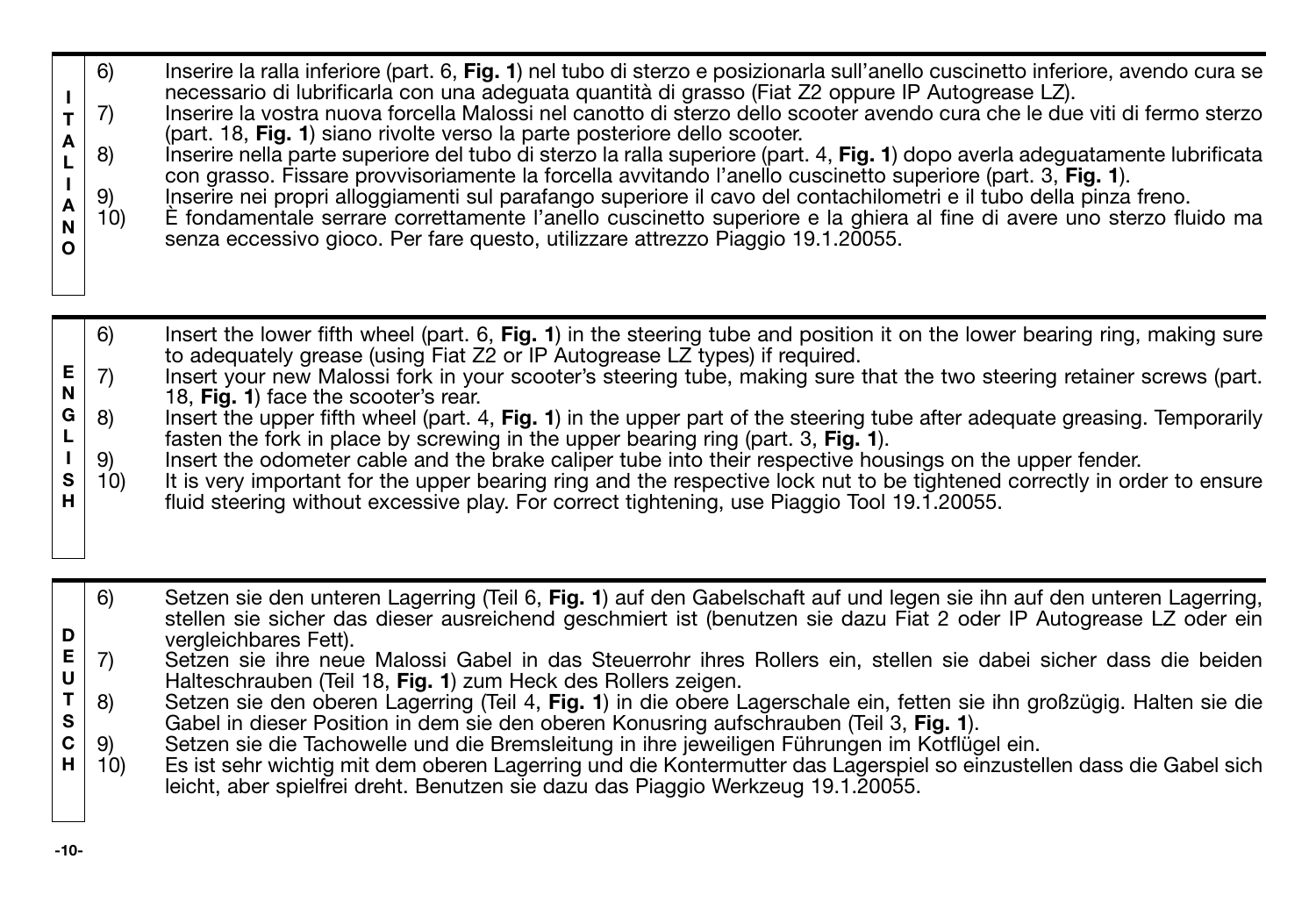10.1) Chiudere l'anello superiore (part. 3, **Fig. 1**) con una coppia torcente di 50-60 Nm e poi svitare l'anello di 80-90°.

- 10.2) Inserire la rondella di fermo (part. 2, **Fig. 1**).
- 10.3) Chiudere la ghiera (part. 1, **Fig. 1**) con una coppia torcente di 30-40 Nm.
- 11) **Per le forcelle 46 9550, 46 9552, 46 9627 e 4613086:** Rimontare il manubrio serrando il bullone con una coppia torcente di 45-50 Nm, allineandolo grazie al riferimento presente sulla parte superiore del tubo di sterzo. Dopo i primi 500 Km verificare la chiusura dell'anello e della ghiera.
- 12) Rimontare i coperchi del manubrio come in origine.
- 10.1) Tighten the upper ring (part. 3, **Fig. 1**) to a torque of 50-60 Nm and then unscrew the ring by 80-90°.
- 10.2) Insert the lock washer (part. 2, **Fig. 1**).
- 10.3) Tighten the lock nut (part. 1, **Fig. 1**) to a torque of 30-40 Nm.
- 11) **For 46 9550, 46 9552, 46 9627 and 4613086 forks:** Re-assemble the handlebar by tightening the bolt to a torque of 45-50 Nm, aligning it using the reference mark present on the upper part of the steering tube. Check ring and lock nut tightening after 500 km.
- 12) Reassemble the handlebar plastic covers as before.
- 10.1) Ziehen sie den Konusring (Teil 3, **Fig. 1**) mit einem Anzugsmoment von 50-60 Nm an, drehen sie dann den Ring um 80-90°.
- 10.2) Legen sie die Nasenscheibe ein (Teil 2, **Fig. 1**).
- 10.3) Ziehen sie die Kontermutter (Teil 1, **Fig. 1**) mit einem Anzugsmoment von 30-40 Nm an.
- 11) **Für 46 9550, 46 9552, 46 9627 und 4613086 Gabeln:** Montieren sie den Lenker und ziehen sie die Schraube mit einem Moment von 45-50 Nm an, achten sie dabei darauf dass er dabei fluchtend auf die Referenzmarkierung auf dem Gabelschaft ausgerichtet ist. Prüfen sie nach 500km das Lenkkopflagerspiel, stellen sie gegebenenfalls neu ein, kontrollieren sie den Konterring und ziehen sie ihn gegebenenfalls nach.
- 12) Montieren sie die Lenkerverkleidung.

1323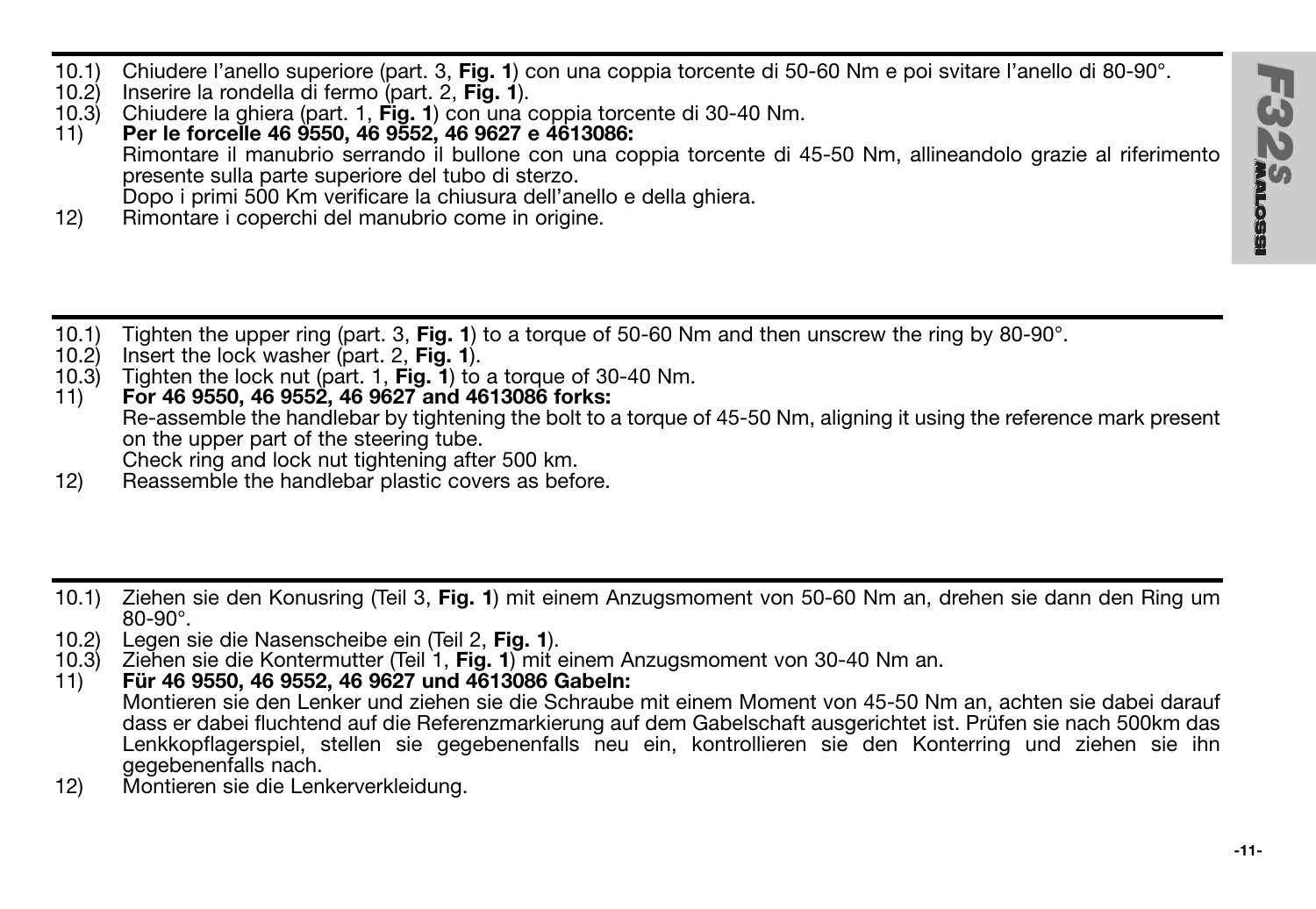| A<br>$\frac{L}{L}$<br>$\overline{A}$<br>N<br>$\circ$ | $\binom{13}{14.1}$<br>14.2<br>15)<br>16) | Rimontare la ruota originale con il disco freno modificato avendo cura di inserire anche il rinvio del contachilometri.<br>Inserire il perno ruota come da Fig. 1 accertandovi che la vite (part. 12, Fig. 1) sia lenta.<br>Per la forcella 4613086:<br>Per centrare la ruota sulla forcella utilizzare i due distanziali (L= 7.5 mm) presenti nel kit.<br>Con una chiave a brugola da 8 mm serrare a fondo il perno ruota con una coppia torcente 40-50 Nm e dopo aver fatto<br>affondare completamente la vostra nuova forcella Malossi una decina di volte, serrare il dado di fermo (part. 12, Fig.<br>1) che blocca il perno ruota allo stelo sinistro.<br>Per le forcelle 46 9550, 46 9552, 46 9627 e 4613086;<br>Regolare le due viti (part. 18, Fig. 1) per i fine corsa dello sterzo e serrare il tutto con i due dadi (part. 19, Fig. 1). |
|------------------------------------------------------|------------------------------------------|-----------------------------------------------------------------------------------------------------------------------------------------------------------------------------------------------------------------------------------------------------------------------------------------------------------------------------------------------------------------------------------------------------------------------------------------------------------------------------------------------------------------------------------------------------------------------------------------------------------------------------------------------------------------------------------------------------------------------------------------------------------------------------------------------------------------------------------------------------|
|------------------------------------------------------|------------------------------------------|-----------------------------------------------------------------------------------------------------------------------------------------------------------------------------------------------------------------------------------------------------------------------------------------------------------------------------------------------------------------------------------------------------------------------------------------------------------------------------------------------------------------------------------------------------------------------------------------------------------------------------------------------------------------------------------------------------------------------------------------------------------------------------------------------------------------------------------------------------|

**E N G L I S H** 13) Reassemble the original wheel with the modified brake disc, making sure to also insert the odometer transmission.<br>14.1) Insert the wheel pin as shown in Fig. 1. making sure that the screw (part. 12. Fig. 1) is partiall 14.1) Insert the wheel pin as shown in **Fig. 1**, making sure that the screw (part. 12, **Fig. 1**) is partially unscrewed. 14.2) **For 4613086 fork:** To center the wheel on the fork, use the two spacers (mm 7.5) inserted into the kit. 15) Using an 8 mm setscrew wrench, firmly tighten the wheel pin to a torque of 40-50 Nm. After sinking your new Malossi fork completely down and up a dozen times or so, tighten the lock nut (part. 12, **Fig. 1**) that locks the wheel pin to the left fork rod. 16) **For 46 9550, 46 9552, 46 9627 and 4613086 forks:** Adjust the two screws (part. 18, **Fig. 1**) for the steering stroke ends and lock everything with the two nuts (part. 19, **Fig. 1**).

- 13) Montieren sie das originale Rad mit der modifizierten Bremsscheibe, achten sie dabei darauf den Tachoantrieb richtig einzusetzen.
- **D** 14.1) Setzen sie den Radbolzen gemäß **Fig. 1** ein, achten sie dabei darauf dass die Schraube (Teil 12, **Fig. 1**) gelöst ist.
- **E U** 14.2) **Für 4613086 Gabel:** Zentrieren sie das Rad in der Gabel mit Hilfe der beiden im Kit enthaltenen Spacer (mm 7.5).
- **T S C** 15) Ziehen sie den Radbolzen mit einem 8mm Inbusschlüssel mit einem Drehmoment von 40-50 Nm an. Tauchen sie ihre neue Malossi Gabel mit gezogener Bremse 10-12 ein, ziehen sie dann die die Klemmschraube (Teil 12, **Fig. 1**) die den Radbolzen im linken Gabelholm klemmt an.
- **H** 16) **Für 46 9550, 46 9552, 46 9627 und 4613086 Gabeln:** Justieren sie die beiden Schrauben (Teil 18, **Fig. 1**) des Lenkanschlags und sichern sie beides mit den beiden Muttern. (Teil 19, **Fig. 1**).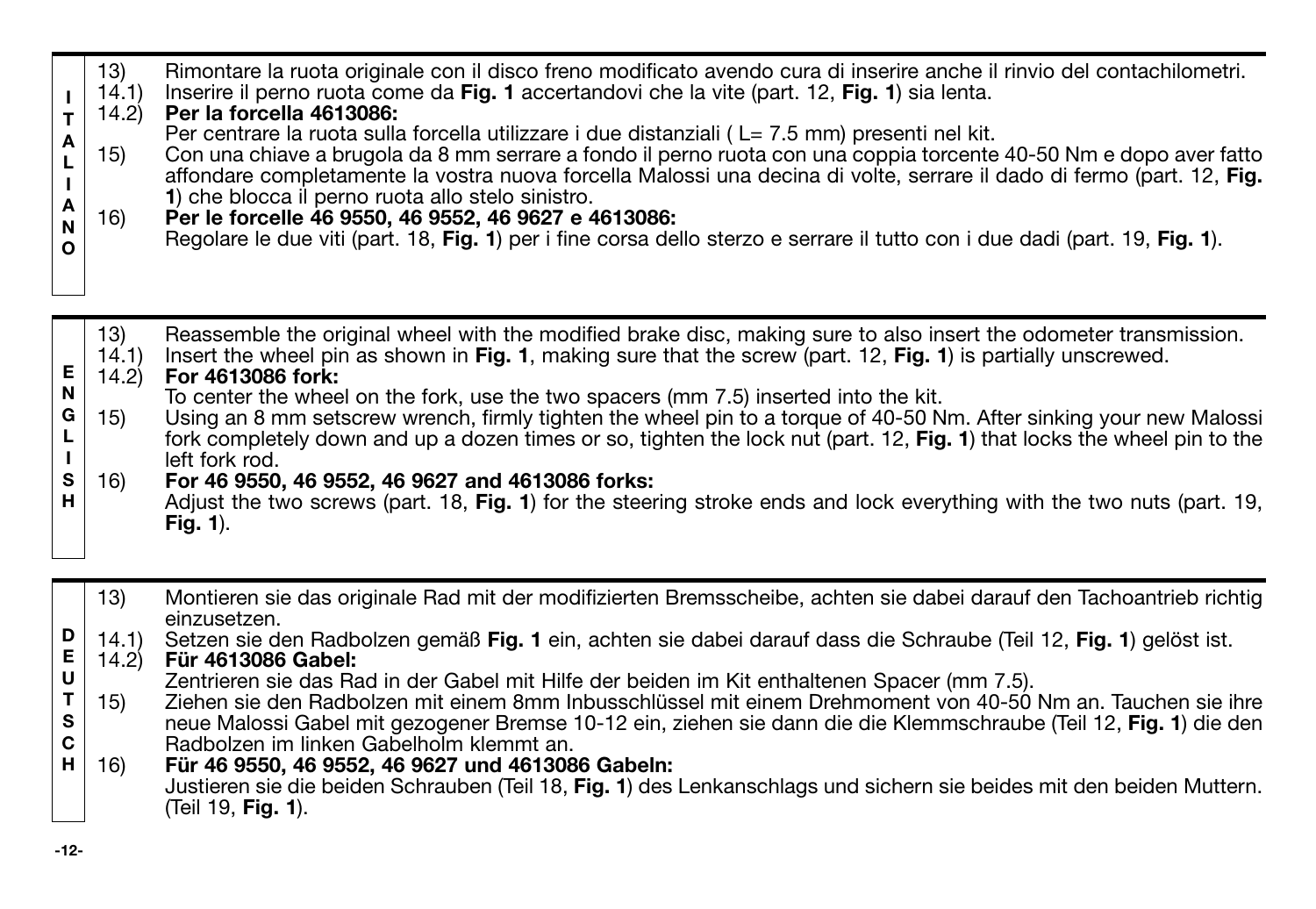

## 1.1) **Per la forcella 46 9550, con la sola esclusione dei veicoli Piaggio Nrg Mc3 (per i quali è necessario attenersi alle indicazioni riportate nel punto 1.2 a seguire):**

Montare la nuova pinza freno avendo cura di controllare che il disco freno sia centrato nella sede della pinza freno; eventualmente spessorare con rasamenti opportuni fino ad ottenere un adeguato centraggio del disco freno nella pinza freno.

Scollegare dalla pinza originale il tubo del liquido frenante e collegarlo alla vostra nuova pinza freno.

1.2) **Per la forcella 46 9552 e per i veicoli Piaggio NRG Mc3:** Per questi veicoli non é necessario sostituire la pinza freno originale. Inserire fra l'attacco superiore della pinza freno e la pinza originale il distanziale (part. 34, **Fig. 3**) e serrare il tutto con i due bulloni (part. 27, **Fig. 3**) ed il bullone ORIGINALE (part. 35, **Fig. 3**).

# **BRAKE CALIPER ASSEMBLY**

1.1) **For 46 9550 fork, with the exception of Piaggio Nrg Mc3 vehicles (for which the instructions provided from point 1.2 onwards must be followed):**

Assemble the new brake caliper making sure to check that the brake disc is centred over the brake caliper housing; if necessary, create the right distance using adequate shims until the adequate centring of the brake disc in the brake caliper is obtained.

Disconnect the brake fluid hose from the original caliper and connect it to your new brake caliper.

### 1.2) **For 46 9552 forks and Piaggio NRG Mc3 vehicles:** These vehicles do not require the replacement of the original brake caliper. Insert the spacer (part. 34, **Fig. 3**) between the brake caliper's upper attachment and the original caliper and then tighten the entire assembly using the two bolts (part. 27, **Fig. 3**) and the ORIGINAL bolt (part. 35, **Fig. 3**).

## **BREMSZANGENEINBAU**

1.1) **Für 46 9550 Gabel, mit Ausnahme Piaggio Nrg Mc3 (für diese lesen sie die Einbauanleitung ab Punkt 1.2):** Montieren sei die Bremszange mittig über der Bremsscheibe; falls notwendig distanzieren sie die Bremsscheibe mit Shims bis sie zentriert in der Zange sitzt.

Lösen sie die Bremsleitung von der Originalzange and schrauben sie sie an die neue Bremszange.

## 1.2) **Für 46 9552 Gabeln und Piaggio NRG Mc3:**

Bei diesen Fahrzeugen kann die originale Zange weiter benutzt werden.

Bauen sie den Bremsadapter (Teil 34, **Fig. 3**) zwischen den Gabelbefestigungspunkten und der Bremszange ein, ziehen sie die beiden Schrauben (Teil 27, **Fig. 3**) und die ORIGINALE Schraube an (Teil 35, **Fig. 3**).

Setzen sie die mitgelieferten 2 mm dicken Beilagscheiben 8x18 zwischen der Zange und dem unteren Befestigungspunkt ein.

ビクブ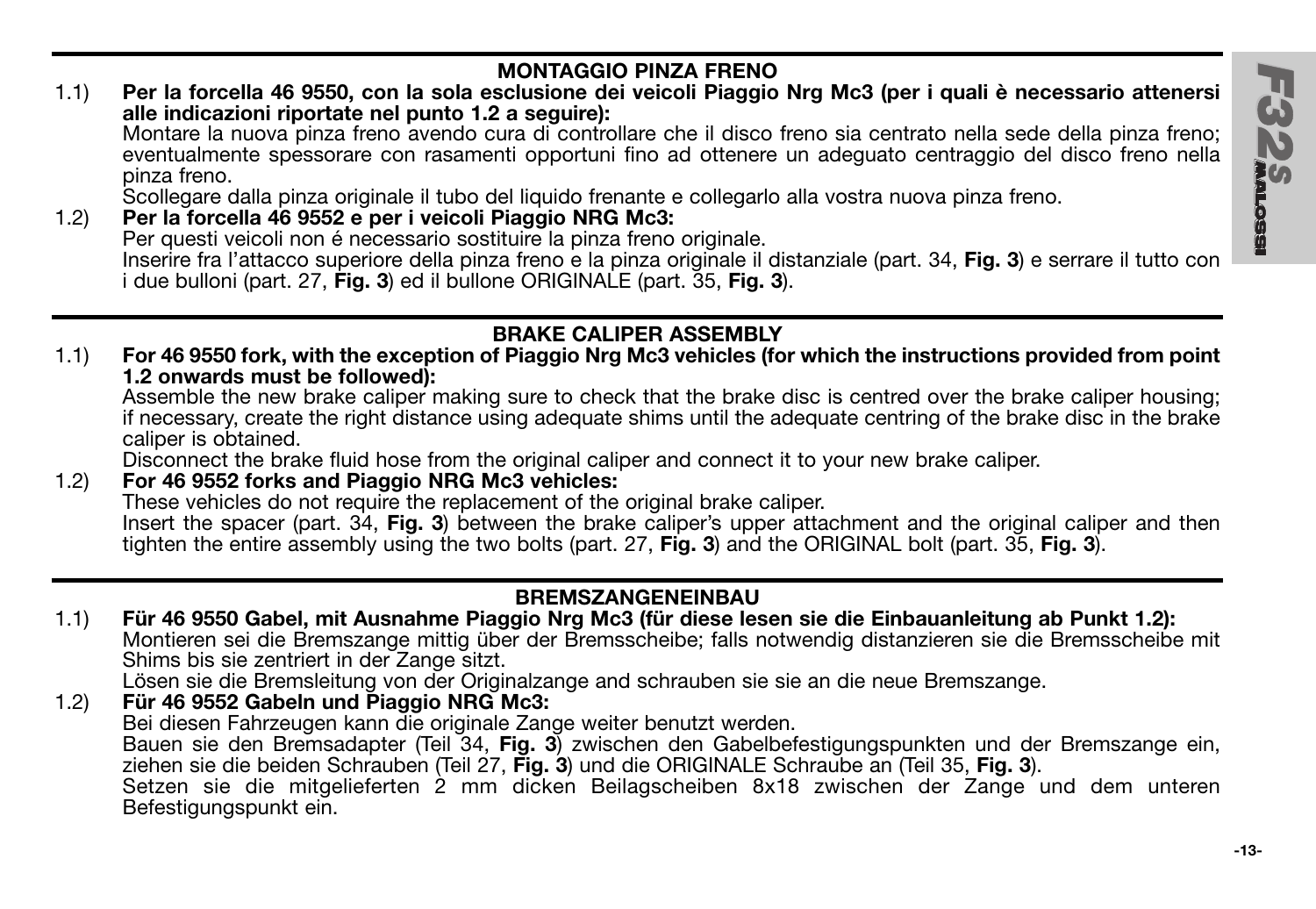| А<br>А<br>N<br>O      | 1.3) | Tra la pinza e l'attacco inferiore inserire la rondella piana 8x18 spessore 2 mm data in dotazione.<br>Prima di serrare il tutto, accertarsi che il disco freno sia centrato nella sede della pinza freno; eventualmente<br>spessorare con rasamenti opportuni fino ad ottenere un adequato centraggio del disco freno nella pinza freno.<br>Per le forcelle 46 9627 e 4613086:<br>Montare sulla pinza originale il distanziale fornito nel kit e fissarlo alla pinza tramite le due viti che si inseriscono nelle<br>sedi per la testa. Fissare la pinza con il distanziale alla forcella, utilizzando le due viti M8 originali, avendo cura di<br>controllare che il disco freno sia centrato nella sede della pinza freno; eventualmente spessorare fra distanziale e<br>fissaggio sul gambale della forcella con opportuni rasamenti fino ad ottenere un adequato centraggio del disco freno<br>nella pinza freno.                                |
|-----------------------|------|-------------------------------------------------------------------------------------------------------------------------------------------------------------------------------------------------------------------------------------------------------------------------------------------------------------------------------------------------------------------------------------------------------------------------------------------------------------------------------------------------------------------------------------------------------------------------------------------------------------------------------------------------------------------------------------------------------------------------------------------------------------------------------------------------------------------------------------------------------------------------------------------------------------------------------------------------------|
| Е<br>N<br>G<br>s<br>н | 1.3) | lnsert the 2 mm thick plain washer 8x18 supplied between the caliper and the lower attachment.<br>Before definitively tightening everything, make sure that the brake disc is centred in the brake caliper housing; if<br>necessary, create the right distance using adequate shims until the adequate centring of the brake disc in the brake<br>caliper is obtained.<br>For 46 9627 and 4613086 forks:<br>Assemble the spacer supplied in the kit on the original caliper and fasten it in place using the two screws to be inserted<br>in the housings for the head. Fasten the caliper with the spacer to the fork using the two original M8 screws, making<br>sure that the brake disc is centred in the brake caliper housing; if necessary, create the right distance between the<br>spacer and the fastening point on the fork's stem using adequate shims until the adequate centring of the brake disc<br>in the brake caliper is obtained. |

Stellen sie, bevor sie alle Schrauben endgültig anziehen, sicher dass die Bremsscheibe mittig im<br>Bremszangengehäuse steht, falls dem nicht so sein sollte zentrieren sie die Bremsscheibe mit den entsprechenden<br>

### **E U** 1.3) **Für 46 9627 und 4613086 Gabeln:**

Montieren sie die im Lieferumfang enthaltenen Spacer an der originalen Bremszange, ziehen sie die beiden Schrauben an. Schrauben sie nun die Bremszange mit den beiden originalen M8 Schrauben und den Spacern an der Gabel fest, achten sie dabei darauf dass die Bremsscheibe mittig im Bremszangengehäuse sitzt. Sollte dies nicht der Fall sein benutzen sie Shims um die Bremsscheibe zwischen der Zange zu zentrieren.

**D**

**T S C H**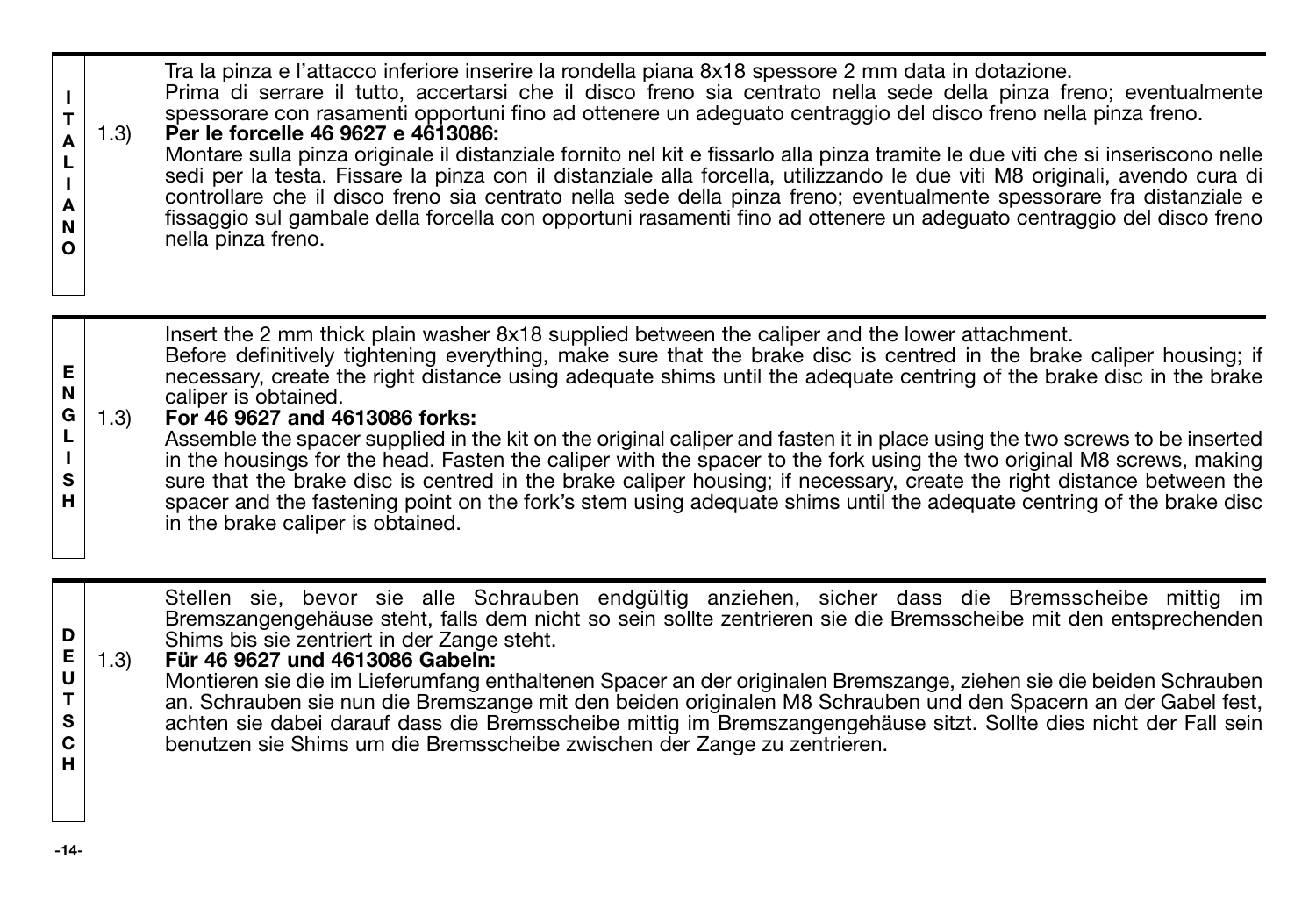

**ATTENZIONE: Le superfici verniciate vengono danneggiate dal contatto con il liquido frenante. La presenza di liquido frenante sulle pastiglie freno e sul disco freno riduce enormemente l'efficienza dell'impianto frenante.**

**Nel caso in cui ciò si verifichi, pulire con un buon solvente le superfici che sono venute a contatto con il liquido frenante.**



**IMPORTANT: Painted surfaces are damaged by contact with brake fluid.**

**The presence of brake fluid on the brake pads and brake disc reduces braking system efficiency considerably.**

**Whenever brake fluid has spread to these place, clean all contaminated surfaces using a good solvent.**



**ACHTUNG: Bremsflüssigkeit kann Lackoberflächen angreifen. Bremsflüssigkeit auf der Bremsscheibe oder den Bremsbelägen reduziert die Bremsleistung erheblich. Sollte Bremsflüssigkeit auf Scheibe oder Beläge gelangt sein reinigen sie alle betroffenen Flächen mit Bremsenreiniger.**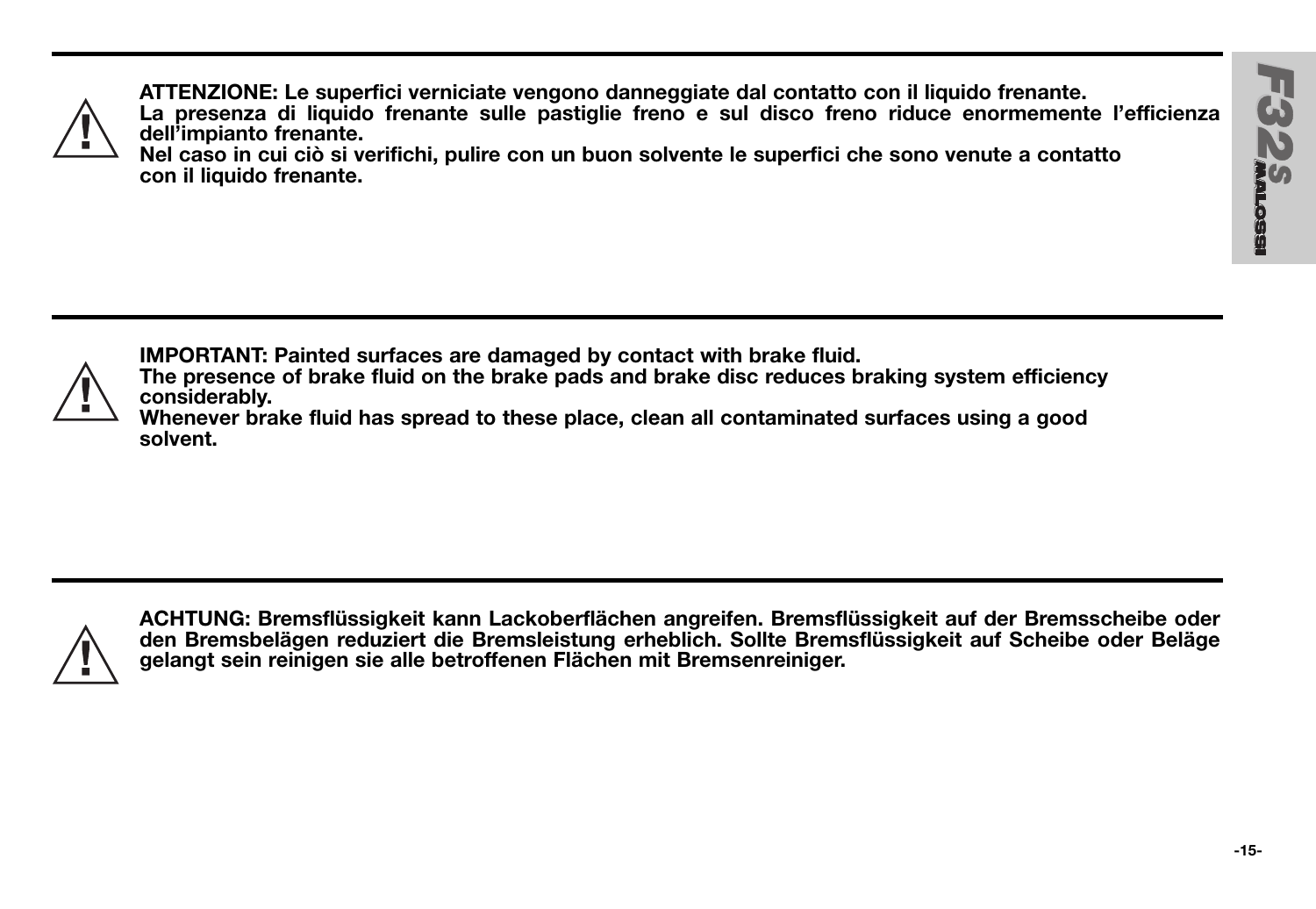### **SPURGO DELL'IMPIANTO FRENANTE NB: Questa operazione deve essere effettuata in tutti i veicoli che richiedono la sostituzione della pinza originale.**

- **I T** Il veicolo deve essere posizionato sul cavalletto su una superficie piana.
- **A L** Una volta collegata la nuova pinza freno al tubo del liquido dei freni, bisogna eliminare ogni presenza di bolle d'aria dal circuito dell'impianto frenante. Per fare questo procedere come indicato di seguito:
	- 1) Con la valvola di sfiato sulla pinza freno chiusa, riempire fino al massimo livello il serbatoio del liquido dei freni con liquido per freni DOT 4.
- **A N O** 2) Con la leva del freno azionare il pistoncino fin tanto che non si notano più fuoriuscite di bolle d'aria dal forellino del serbatoio.
	- 3) Collegare un tubicino, possibilmente trasparente, alla vite di spurgo presente sulla pinza freno ed immergerlo in un recipiente contenente il liquido per i freni.

# **BRAKING SYSTEM AIR BLEEDING**

## **NOTE: This operation must be performed for all vehicles that require the replacement of the original caliper.**

- **E** The vehicle must be positioned on a stand on a flat surface.
- **N G** After connecting the new brake caliper to the brake fluid hose, all air bubbles must be eliminated from the braking system by proceeding as follows:<br>1) With the bleeder va
- **L** 1) With the bleeder valve on the brake caliper closed, fill the brake fluid tank with DOT 4 brake fluid.<br>2) Using the brake lever, work the piston until no more air bubbles are seen to emerge from the hole
- **I** 2) Using the brake lever, work the piston until no more air bubbles are seen to emerge from the hole in the tank.
- **S H** 3) Connect a hose (preferably transparent) to the air bleeding screw on the brake caliper and insert the other end into a recipient containing brake fluid.
	- 4) Squeeze the brake lever while simultaneously loosening the bleeding screw to bleed away all the air bubbles contained in the brake caliper.

# **ENTLÜFTEN DES BREMSSYSTEMS**

### **D BITTE BEACHTEN: Führen sie diesen Arbeitsgang mit dem Fahrzeug auf dem Hauptständer auf ebenem Untergrund durch. Betrifft nur Fahrzeuge bei denen die originale Bremszange durch eine neue ersetzt wird.**

- **E** Fahrzeug auf ebener Fläche auf den Hauptständer stellen.
- **U** Nach dem die neue Bremszange angeschlossen ist muss die Bremsleitung entlüftet werden. Gehen sie dabei wie folgt vor:<br>1) Entlüftungsschraube an der Bremszange schließen. Ausgleichsbehälter mit DOT 4 Bremsflüssigkeit füllen
- **T** 1) Entlüftungsschraube an der Bremszange schließen, Ausgleichsbehälter mit DOT 4 Bremsflüssigkeit füllen.<br>2) Pumpen sie mit dem Bremshebel so lange bis keine Blasen mehr aus dem Entlüftungsloch des Ausgleichb
- **S C** 2) Pumpen sie mit dem Bremshebel so lange bis keine Blasen mehr aus dem Entlüftungsloch des Ausgleichbehälters mehr aufsteigen.
- **H** 3) Stecken sie einen Schlauch (vorzugsweise transparent) auf die Entlüftungsschraube auf, hängen sie dessen anderes Ende in mit Bremsflüssigkeit gefülltes Behältnis.
	- 4) Ziehen sie den Bremshebel während sie (oder ein Helfer) gleichzeitig die Entlüftungsschraube öffnen.

**I**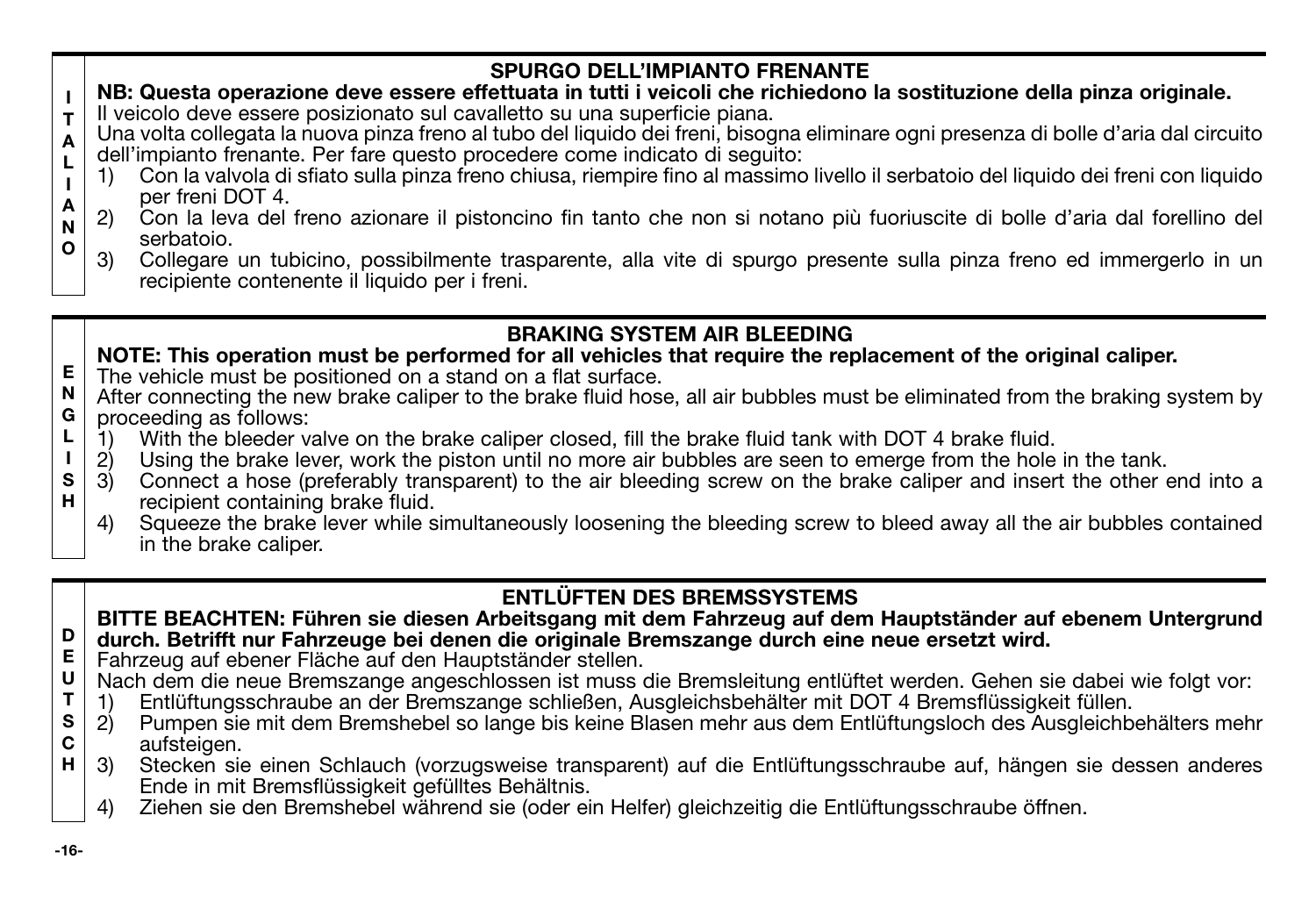- 4) Tirare la leva del freno e contemporaneamente allentare la vite di spurgo e far defluire le bolle d'aria presenti nella pinza freno.
- 5) Chiudere la vite di spurgo e poi rilasciare la leva del freno e ripristinare il livello nel serbatoio del liquido dei freni.<br>6) Binetere l'operazione fino a che dalla vite di spurgo non escono più bollicine d'aria
- 6) Ripetere l'operazione fino a che dalla vite di spurgo non escono più bollicine d'aria.
- **NB: Se durante le operazioni di spurgo l'aria continua ad uscire, controllare tutti i raccordi e le tenute del circuito dell'impianto frenante.**
- **ATTENZIONE: Si consiglia vivamente di controllare l'impianto frenante anteriore per i primi chilometri provando la frenata a partire da velocità molto basse in quanto se lo spurgo aria non viene eseguito correttamente ed in modo scrupoloso, si corre il rischio che l'impianto frenante non funzioni.**
- 5) Close the bleeding screw and then release the brake lever and top up the level of brake fluid in the tank.<br>6) Repeat the operation until no more air bubbles emerge from the bleeding screw.
- 6) Repeat the operation until no more air bubbles emerge from the bleeding screw.
- **NOTE: If air continues emerging during these air bleeding operations, check all the connectors and the sealing in the entire brake system circuit.**
- **IMPORTANT: We strongly recommend checking the front wheel's braking system during the first kilometres of use by checking braking efficiency starting with low speed stopping because if air bleeding has not been performed correctly or thoroughly, the risk of inefficient braking arises.**
- 5) Schließen sie die Entlüftungsschraube, lösen sie dann den Bremshebel. Füllen sie gegebenenfalls Bremsflüssigkeit im Ausgleichsbehälter nach.
- 6) Wiederholen sie den Vorgang bis keine Luftblasen mehr aus der Entlüftungsschraube austreten.
- **BITTE BEACHTEN: Wenn sich die Bremse nicht entlüften lässt überprüfen sie alle Schraubverbindungen und Dichtungen in der Bremsleitung.**
- **ACHTUNG: Wir empfehlen dringend auf den ersten Fahrtkilometern die Bremse mit Testbremsungen aus langsamer Fahrt zu überprüfen. Wenn die Bremsanlage nicht vollständig entlüftet ist steigt das Risiko dass die Bremsleistung nachlässt.**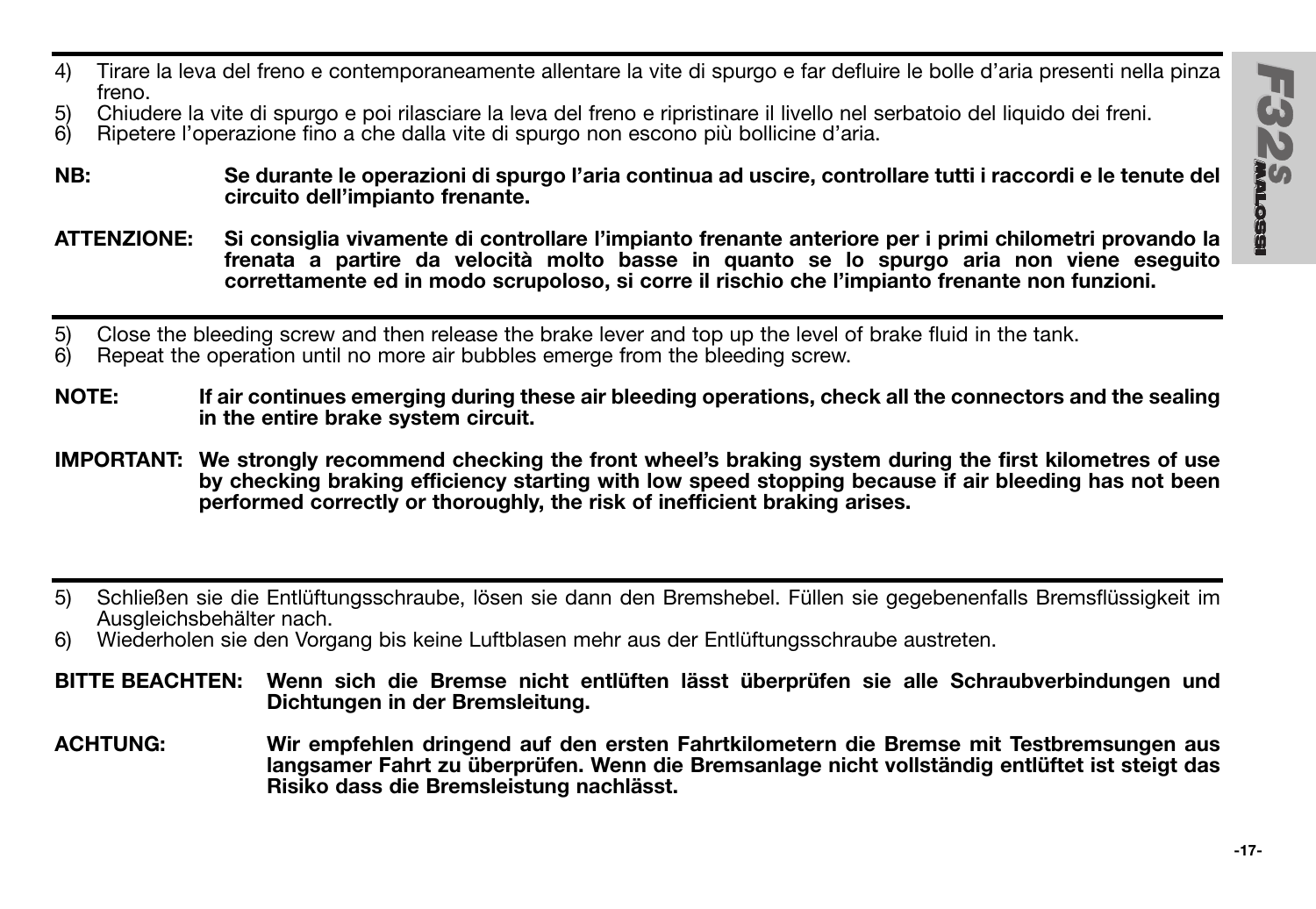# **F36R - Forcella Racing - Forcella da competizione ai massimi livelli**

- **I T** Questa forcella é stata studiata e progettata utilizzando la migliore tecnologia attualmente disponibile nel settore competizione cross a livello internazionale.
- **A L** La forcella anteriore F36R viene realizzata completamente dal pieno per ottenere le forme e la rigidità strutturale atte a sopportare i carichi elevatissimi ai quali sono sottoposti i mezzi durante le competizioni.
- **I** La forcella F36R è una forcella al top della tecnologia delle sospensioni.

### **A Caratteristiche tecniche:**

- 1) Tubo di sterzo in acciaio speciale ad alta resistenza, lavorato su macchine a CN.
- 2) Trapezio in acciaio legato forgiato, lavorato con macchine a CN.<br>3) Tubi di scorrimento di Ø 36 mm in acciaio speciale rettifica
- 3) Tubi di scorrimento di Ø 36 mm in acciaio speciale rettificati, lappati con riporto di titanio per assicurare una

# **F36R – Racing Fork - Racing fork with the highest performance**

**E** This fork was studied and designed using the best technology currently available in the cross racing sector at the international level.

- **N G** The F36R front fork is machined entirely from the solid in order to obtain the shape and structural strength required to withstand the elevated loads applied during competition.
- **L** The F36R fork represents the crown of suspension technology.

#### **S Technical features:**

- **H** 1) Head tubes in special high-resistance steel produced on NC machines.<br>2) Crossbar in special forged alloy steel produced on Nc machines.
	- 2) Crossbar in special forged alloy steel produced on Nc machines.<br>3) 36 mm  $\varnothing$  telescopic tubes in special steel, ground and lapped
	- 3) 36 mm Ø telescopic tubes in special steel, ground and lapped with titanium coating for exceptional smoothness of

# **F36R – Racing Gabel – High Performance Racing Gabel**

Die F36R wurde mit der aufwändigsten heute erhältlichen im internationalen Rennsport verfügbaren Technologie entwickelt, alle Gabelbauteile werden aus dem Vollen gefräst. Nur so können die für die strukturelle Stabilität notwendigen Formen die für die hohen Belastungen im Rennbetrieb notwendig sind umgesetzt werden.

**U T** Die F36R Gabel repräsentiert den Höhepunkt der Fahrwerkstechnik.

### **S Technische Daten:**

- **C** 1) Schaftrohr CNC gefertigt aus hochfestem Spezialstahl.<br>2) Gabelkrone CNC gefräst aus geschmiedetem Spezialal
- **H** 2) Gabelkrone CNC gefräst aus geschmiedetem Spezialaluminium.<br>3) 36 mm Ø Teleskoprohr aus geschliffenem und poliertem Sp
	- 3) 36 mm Ø Teleskoprohr aus geschliffenem und poliertem Spezialstahl, Titanbeschichtet für möglichst niedriges Losbrechmoment.

**N O**

**I**

**D E**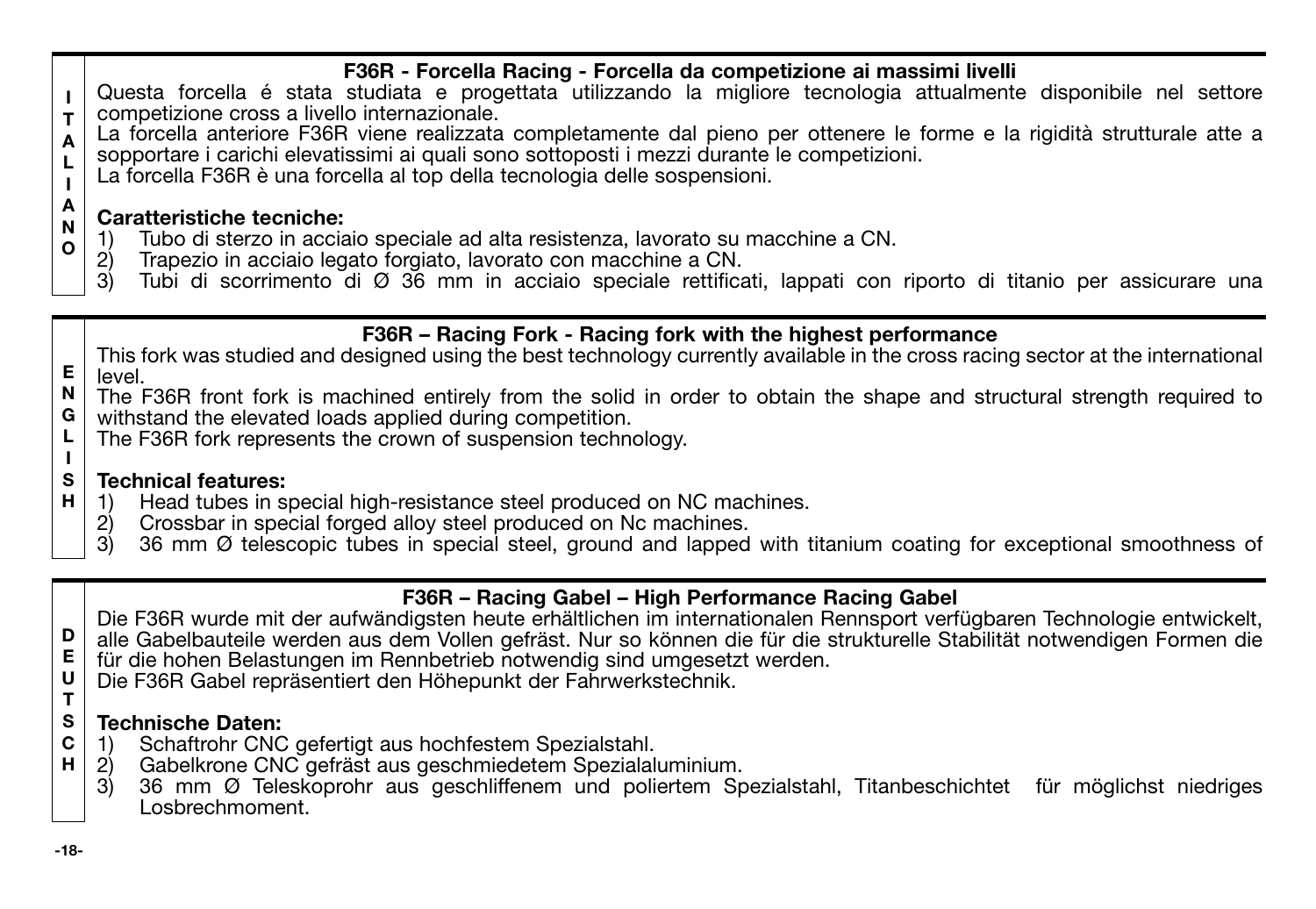scorrevolezza eccezionale.

- 4) Gambali in lega speciale di alluminio (Anticorodal) estruso, lavorati dal pieno con macchine a CN ed anodizzati.
- 5) Attacchi ruota in lega speciale di alluminio ricavati dal pieno per asportazione di trucciolo.
- 6) Sistema idraulico mono cartuccia con scorrimento su boccole D.U. e boccola paraolio oscillante per limitare a valori bassissimi gli attriti di scorrimento.
- 7) Regolazione fine del precarico molla.
- 8) Regolazione della frenatura in estensione.
- Regolazione della frenatura in compressione.
- 10) Escursione della forcella: art. 46 9623: 120 mm, art. 46 13062 e 4613090: 90 mm

movement.

- 4) Stem in special extruded aluminium alloy (Anticorodal), machined from the solid using NC machines and anodized.<br>5) Wheel couplings in special aluminium alloy machined from the solid by chip machining.
- $5)$  Wheel couplings in special aluminium alloy machined from the solid by chip machining.<br>6) Single-cartridge bydraulic piston system with sliding on D.U. bushes and oscillating oil-
- Single-cartridge hydraulic piston system with sliding on D.U. bushes and oscillating oil-seal bush to keep friction to an absolute minimum.
- 7) Spring loading adjustment.
- 8) Rebound braking adjustment.<br>9) Compression braking adjustm
- Compression braking adjustment.
- 10) Range of fork : 46 9623: 120 mm, 46 13062 and 4613090: 90 mm.
- 4) Tauchrohre aus anodisiertem antikorrosivem Aluminiumextrusionsguss, CNC bearbeitet.<br>5) Radklemmfäuste aus Spezialalluminium. CNC gefräst.
- 5) Radklemmfäuste aus Spezialalluminium, CNC gefräst.
- 6) Einkartuschen Dämpfung mit auf D.U. Buchsen laufendem Kolben, oszilierender Öldichtung um die Innenreibung auf ein Mindestmass zu reduzieren.
- 7) Federvorspannung einstellbar.<br>8) Zugstufe einstellbar.
- 8) Zugstufe einstellbar.<br>9) Druckstufe einstellba
- Druckstufe einstellbar.
- 10) Gabelversionen: 46 9623: 120 mm, 46 13062 und 4613090: 90 mm.

68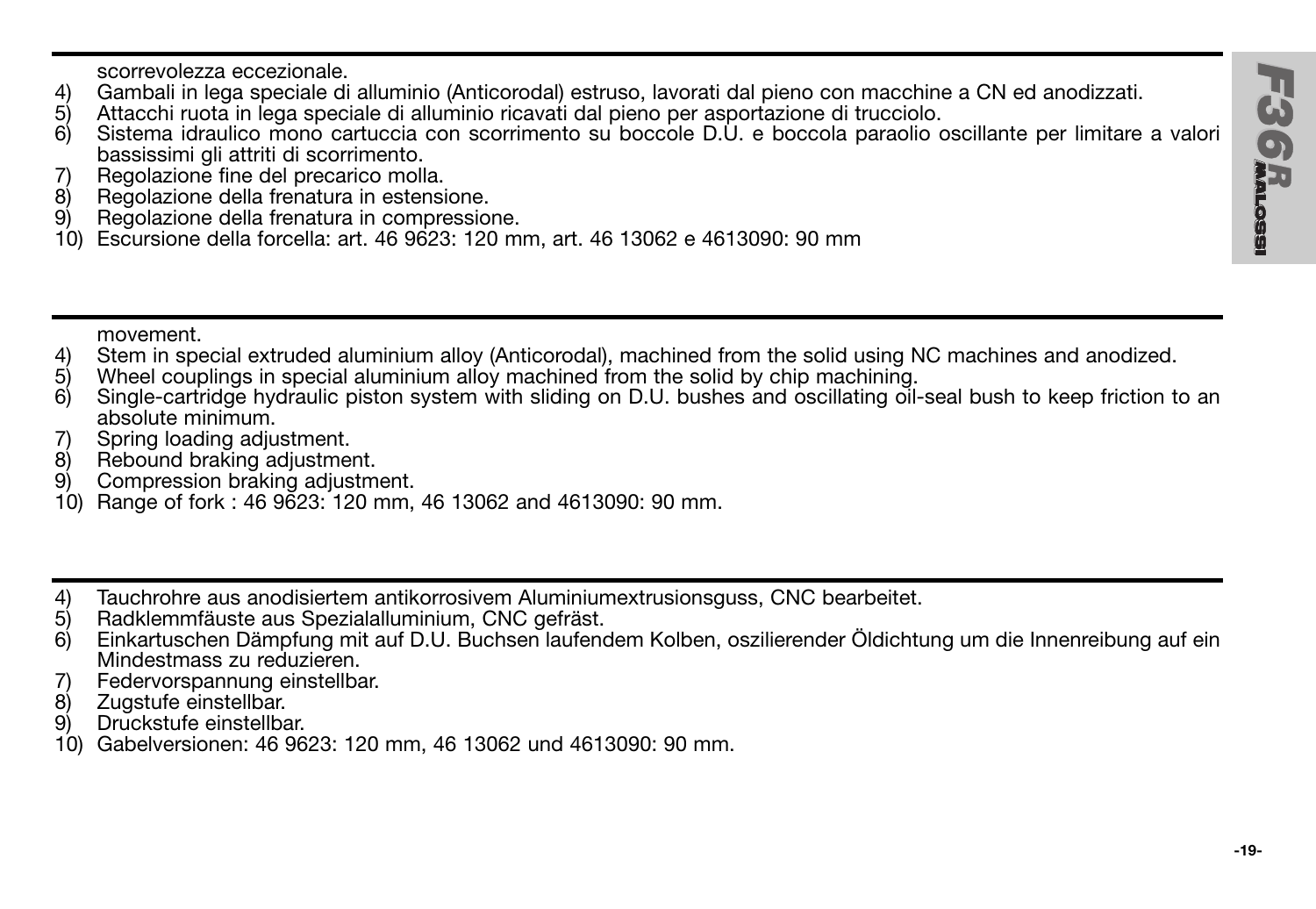| La forcella F36R viene fornita di: |  |  |
|------------------------------------|--|--|
|                                    |  |  |

- **T** -
- **A** La forcella F36R viene fornita di: Disco freno maggiorato Ø 205 mm. Viti, dadi e tutto quanto serve per il montaggio.

**L I A N O**

> **L I S H**

- **E** The F36R fork comes supplied with: - An oversized 205 mm Ø brake disc
- **N G** Screws, nuts, and everything else required for assembly.

- Die F36R Gabel wird geliefert mit: einer oversized 205 mm Ø Bremsscheibe
- -Schrauben, Muttern und allem zur Montage notwendigen Kleinteilen.

**E U T S C H**

**D**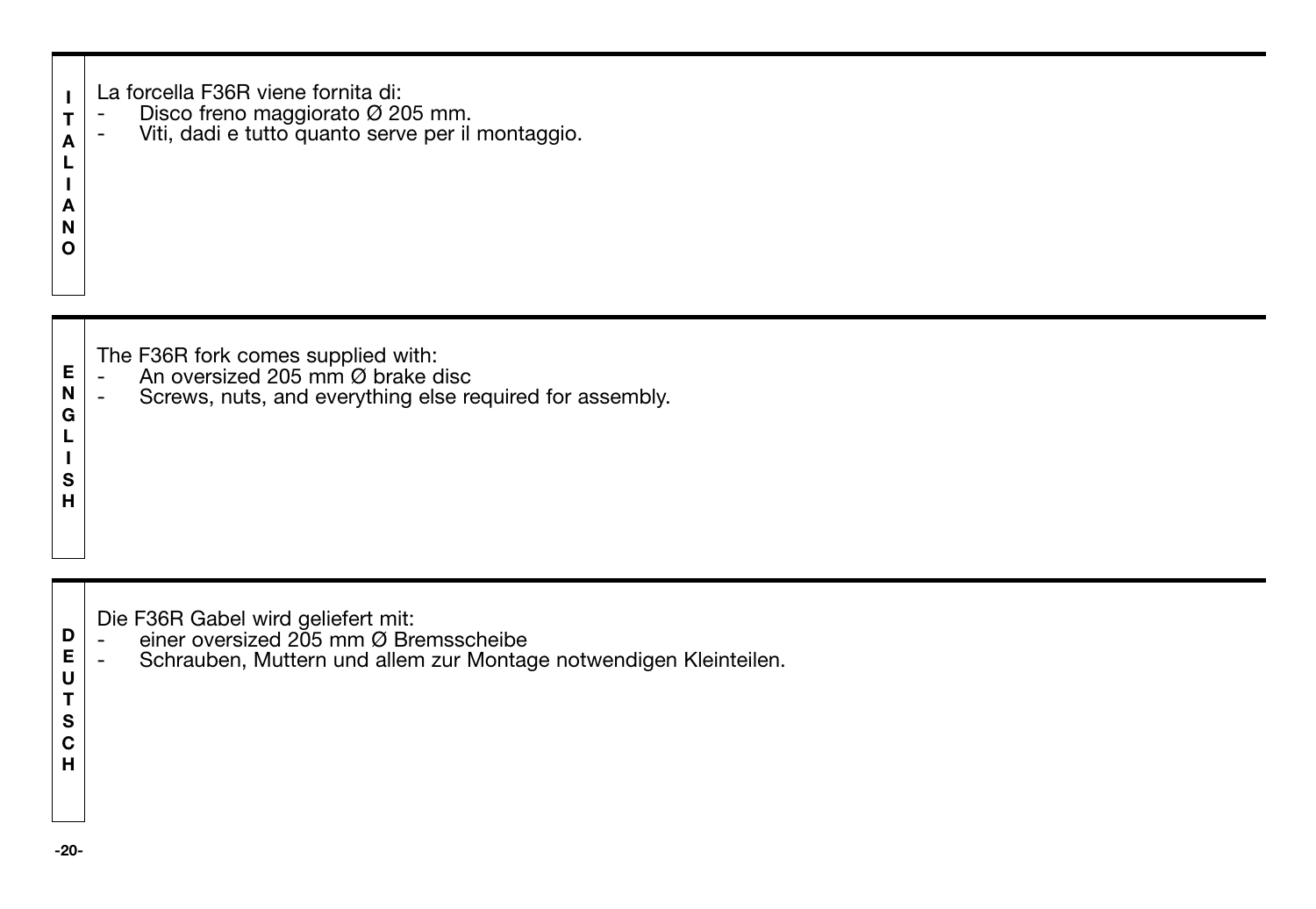# **Art. 46 9623**

# **ISTRUZIONI DI MONTAGGIO**

Per il montaggio di questa nuova forcella da competizione si é ritenuto opportuno fornire un disco freno maggiorato. Si deve pertanto sostituire il disco freno originale (part. 33, **Fig. 2**) con il disco freno Malossi e fissarlo al mozzo della ruota con le tre viti svasate fornite in dotazione.

Per le restanti fasi di montaggio vedere l'istruzione riferita alla forcella F32S **Art. 46 9550** (esclusi i punti 1 e 5 del paragrafo "MONTAGGIO FORCELLA", pag. 7).

# **ASSEMBLY INSTRUCTIONS**

We decided to provide an oversized brake disc for the assembly of this new racing fork.

For the reason above, the original brake disc (part. 33, **Fig. 2**) must be replaced by the Malossi brake disc and fastened to the wheel hub using the three countersunk head screws supplied.

For the remaining assembly phases, follow the instructions provided for the F32S fork **Art. 46 9550** (with the exception of Points 1 and 5 in the Paragraph entitled "FORK ASSEMBLY", pg. 7).

# **MONTAGEANLEITUNG**

Wir haben uns entschieden diese neue Renngabel mit einer oversized Bremsscheibe auszuliefern.

Aus diesem Grund muss die originale Scheibe (Teil 33, **Fig. 2**) durch die Malossi Bremsscheibe ersetzt werden. Diese wird mit den drei mitgelieferten Senkkopfschrauben am Rad montiert.

Alle weiteren Montageschritte entsprechen den für die F32S Gabel **Art. 46 9550** beschriebenen (mit Ausnahme der Punkte 1 und 5 des mit "GABELMONTAGE" überschriebenen Abschnitts S. 7).

**H36R**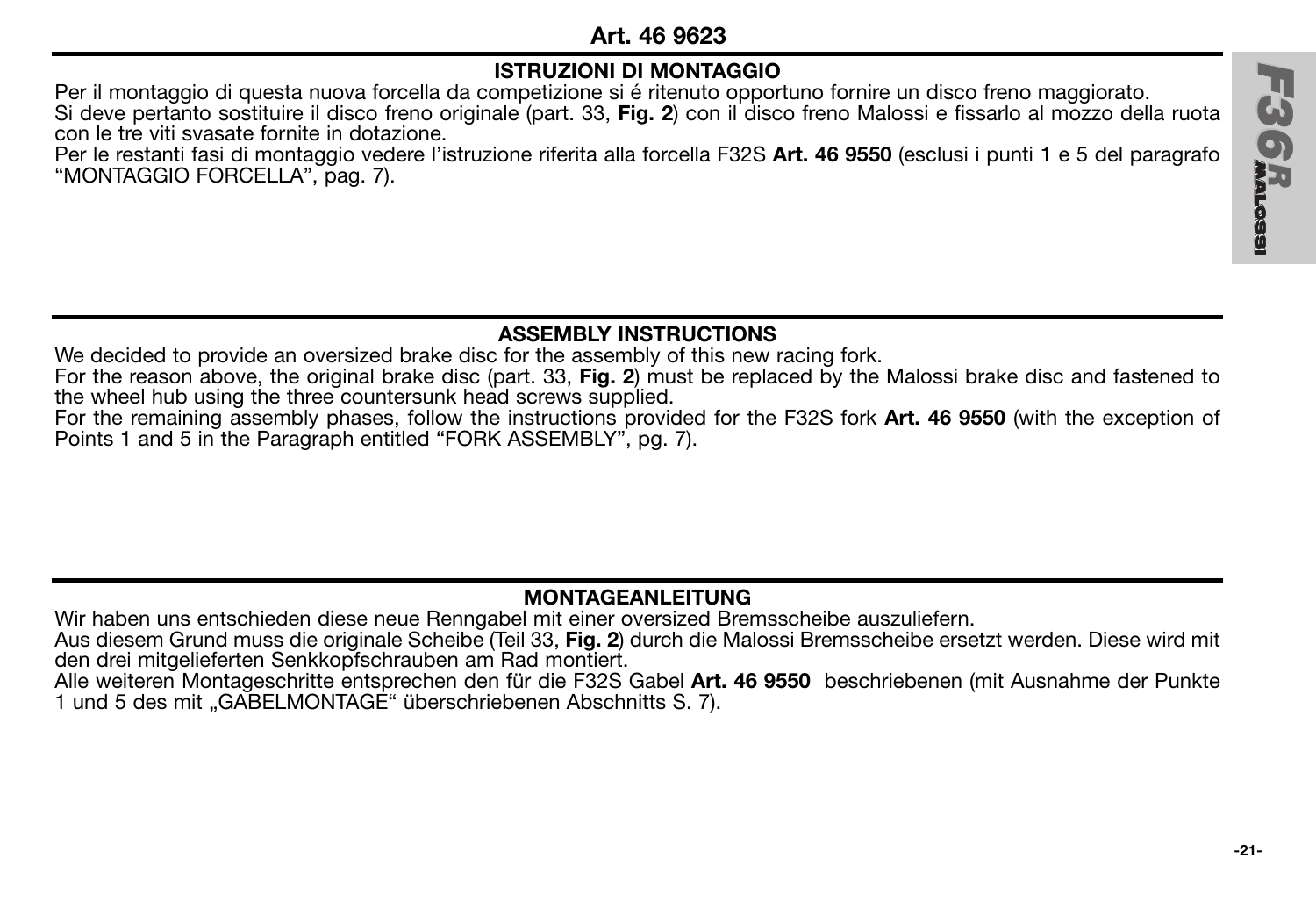# **Art. 4613090 - 4613062**

# **ISTRUZIONI DI MONTAGGIO**

Per il montaggio di questa nuova forcella da competizione si é ritenuto opportuno fornire un disco freno maggiorato.

**I T A** Si deve pertanto sostituire il disco freno originale (part. 33, **Fig. 2**) con il disco freno Malossi e fissarlo al mozzo della ruota con le viti svasate fornite in dotazione.

**L Per la forcella 4613090:** Per centrare correttamente la ruota sulla forcella , servirsi dei due distanziali presenti nel kit. Il distanziale più lungo (9 mm) deve essere montato sul lato disco freno.

**A** Per le restanti fasi di montaggio vedere l'istruzione riferita alla forcella F32S **Art. 46 9627** (esclusi i punti 1 e 5 del paragrafo "MONTAGGIO FORCELLA", pag. 7).

- **ISTRUZIONI DI MONTAGGIO** We decided to provide an oversized brake disc for the assembly of this new racing fork.
- **E N** For the reason above, the original brake disc (part. 33, **Fig. 2**) must be replaced by the Malossi brake disc and fastened to the wheel hub using the three countersunk head screws supplied.
- **G L For 4613090 fork:** To center the wheel on the fork, use the two spacers inserted into the kit. Assemble the longer spacer (9 mm) on brake disc side.
- **I S H** For the remaining assembly phases, follow the instructions provided for the F32S fork **Art. 46 9627** (with the exception of Points 1 and 5 in the Paragraph entitled "FORK ASSEMBLY", pg. 7).

# **MONTAGEANLEITUNG**

Wir haben uns entschieden diese neue Renngabel mit einer oversized Bremsscheibe auszuliefern.

- **D E** Aus diesem Grund muss die originale Scheibe (Teil 33, **Fig. 2**) durch die Malossi Bremsscheibe ersetzt werden. Diese wird mit den drei mitgelieferten Senkkopfschrauben am Rad montiert.
- **U Für 4613090 Gabel:** Zentrieren sie das Rad mit den beiden mitgelieferten Spacern in der Gabel. Montieren sie den breiteren
- **T** der beiden Spacer (9 mm) auf der Bremsscheibenseite.
- **S C H** Alle weiteren Montageschritte entsprechen den für die F32S Gabel **Art. 46 9627** beschriebenen (mit Ausnahme der Punkte 1 und 5 des mit "GABELMONTAGE" überschriebenen Abschnitts S. 7).

**I**

**N O**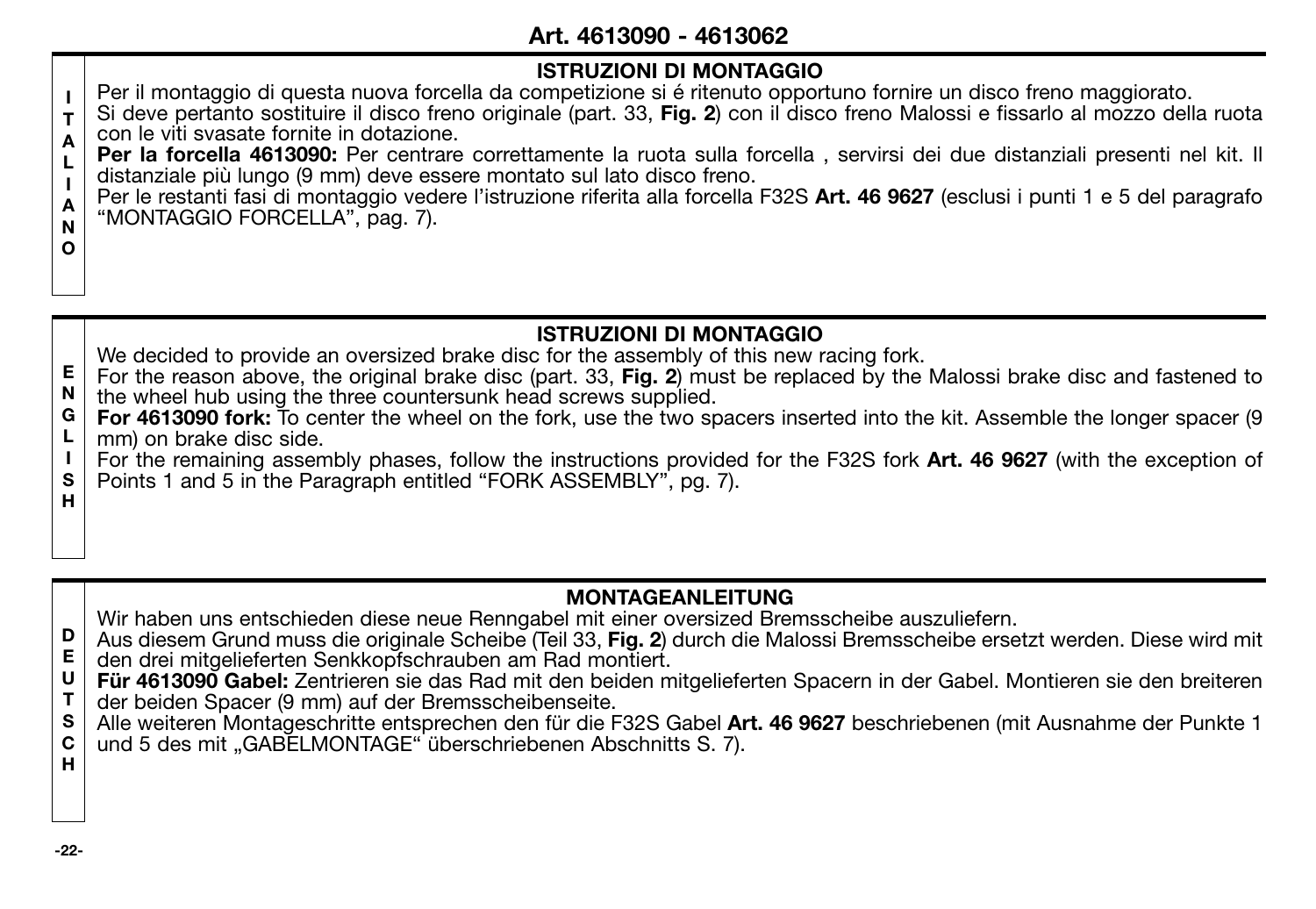# **CAMBIO OLIO**

Smontare i due gambali della forcella dal trapezio allentando le viti che lo fissano e togliendo i tappi che hanno anche funzione di fermo (part. 1, **Fig. 1**)

Capovolgere lo stelo per far defluire tutto l'olio presente al suo interno, prestando attenzione affinché la molla (part. 2, **Fig. 1**) del gambale e gli eventuali distanziali (part. 3, **Fig. 1**) non escano dallo stelo e vadano smarriti.

Rimontare il tutto come in origine e serrare a fondo tutte le viti.

# **OIL CHANGE**

Disassemble the two fork stems from the trapezoid by loosening the fixing screws and removing the plugs that also serve for locking (part. 1, **Fig. 1**).

Turn the fork rod over to drain all the oil present inside, paying attention to prevent the spring (part. 2, **Fig. 1**) of the stem and any spacers inserted (part. 3, Fig. 1) do not leave the fork rod and get lost. Reassemble everything as before and firmly tighten all screws.

# **ÖLWECHSEL**

Bauen sie die beiden Gabelholme aus der Brücke aus indem sie die Klemmschrauben lösen und die Haltestopfen aus den Holmen entfernen (Teil 1. Fig. 1).

entfernen (Teil 1, **Fig. 1**). Drehen sie die Gabelholme um und lassen sie alles Öl ablaufen. Achten sie dabei darauf dass weder die Feder (Teil 2, **Fig. 1**) des Holmes noch irgendwelche Spacer (Teil 3, **Fig. 1**) aus dem Holm fallen oder gar verloren gehen.

Montieren sie alles in umgekehrter Reihenfolge, ziehen sie die Schrauben fest.

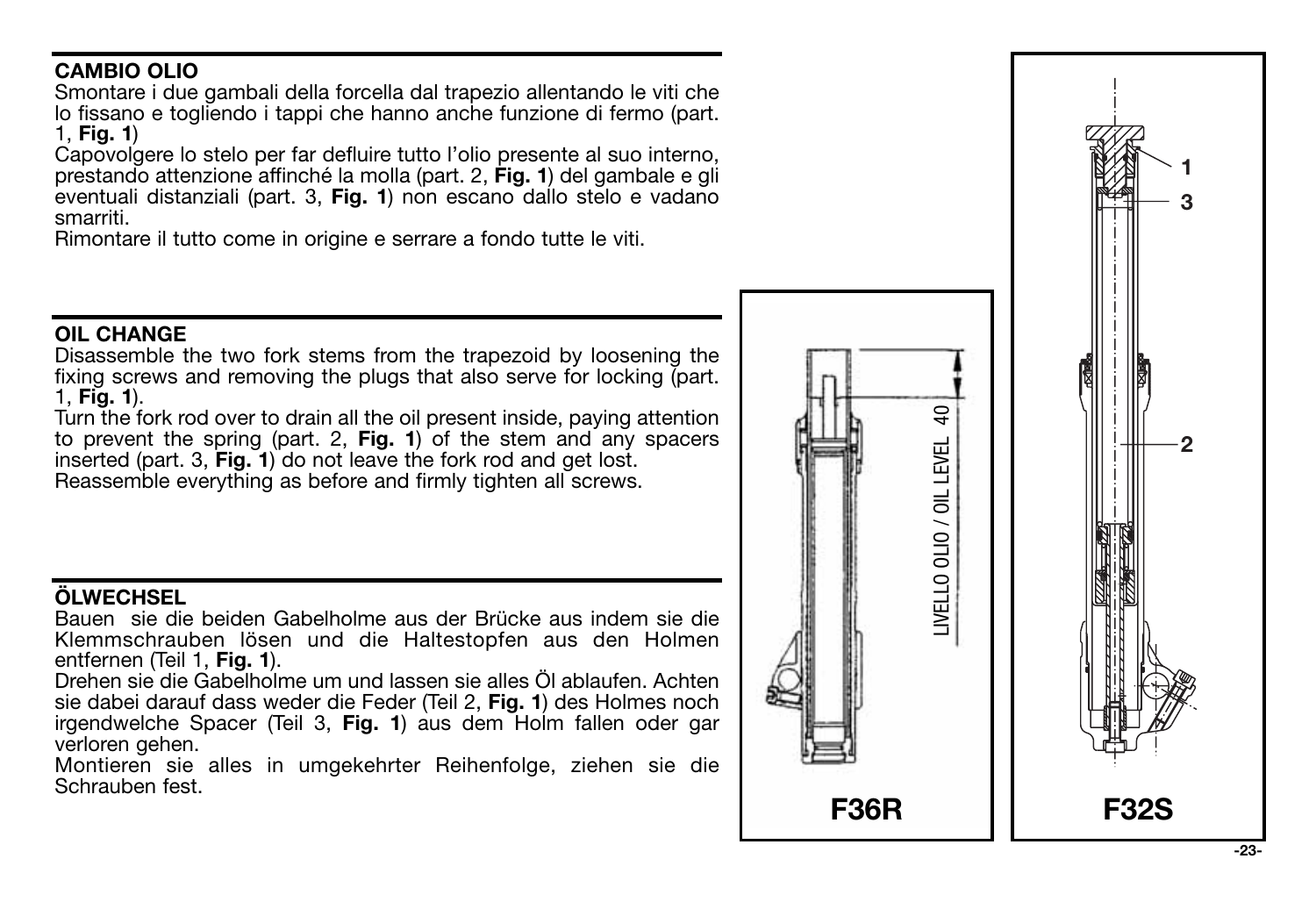|                                   | Forcella F32 S                         |                   | Forcella F36 R             |                   |  |
|-----------------------------------|----------------------------------------|-------------------|----------------------------|-------------------|--|
| J.<br>T<br>A<br>Ц<br>J.<br>A<br>Ν | Tipo di olio usato                     | Agip Arnica 46    | Tipo di olio usato         | Bel-Ray SAE5 MC10 |  |
|                                   | Classificazione SAE                    | SAE <sub>15</sub> | Classificazione SAE        | SAE5              |  |
|                                   | Quantità per stelo                     | 100cc             | Quantità per stelo         | <b>160cc</b>      |  |
|                                   | Viscosità cst 40 °C                    | 44                | Viscosità cst 40 °C        | 25                |  |
|                                   | Viscosità cst 100 °C                   | 8,2               | Viscosità cst 150 °C       | 20                |  |
| O                                 | Indice di viscosità                    | 165               | Indice di viscosità        | 100               |  |
|                                   | Punto di scorrimento                   | $0-28$ °C         | Punto di scorrimento       | $0-60$ °C         |  |
|                                   | F32 S fork                             |                   | F36 R fork                 |                   |  |
| E                                 | Type of oil used                       | Agip Arnica 46    | Type of oil used           | Bel-Ray SAE5 MC10 |  |
| N<br>G<br>L<br>л.<br>S<br>н       | <b>SAE Rating</b>                      | SAE <sub>15</sub> | <b>SAE Rating</b>          | SAE5              |  |
|                                   | Quantity per fork rod                  | 100 <sub>cc</sub> | Quantity per fork rod      | 160 <sub>cc</sub> |  |
|                                   | Viscosity cst 40°C                     | 44                | Viscosity cst 40°C         | 25                |  |
|                                   | Viscosity cst 100°C                    | 8,2               | Viscosity cst 150°C        | 20                |  |
|                                   | Viscosity index                        | 165               | Viscosity index            | 100               |  |
|                                   | Sliding point                          | $0-28$ °C         | Sliding point              | $0-60$ °C         |  |
|                                   | F32 S Gabel                            |                   | F36 R Gabel                |                   |  |
| D                                 | Empfohlenes Öl                         | Agip Arnica 46    | Empfohlenes Öl             | Bel-Ray SAE5 MC10 |  |
| Е                                 | <b>SAE Rating</b><br>SAE <sub>15</sub> |                   | <b>SAE Rating</b>          | SAE5              |  |
| U<br>T                            | Volumen pro Holm                       | 100cc             | Volumen pro Holm           | 160cc             |  |
| s                                 | Viskosität cst 40°C                    | 44                | Viskosität cst 40°C        | 25                |  |
| C<br>Ĥ                            | Viskosität cst 100°C<br>8,2            |                   | Viskosität cst 150°C<br>20 |                   |  |
|                                   | Viskosität index<br>165                |                   | Viskosität index           | 100               |  |
|                                   | Tropfpunkt                             | $0-28$ °C         | Tropfpunkt                 | $0 - 60 °C$       |  |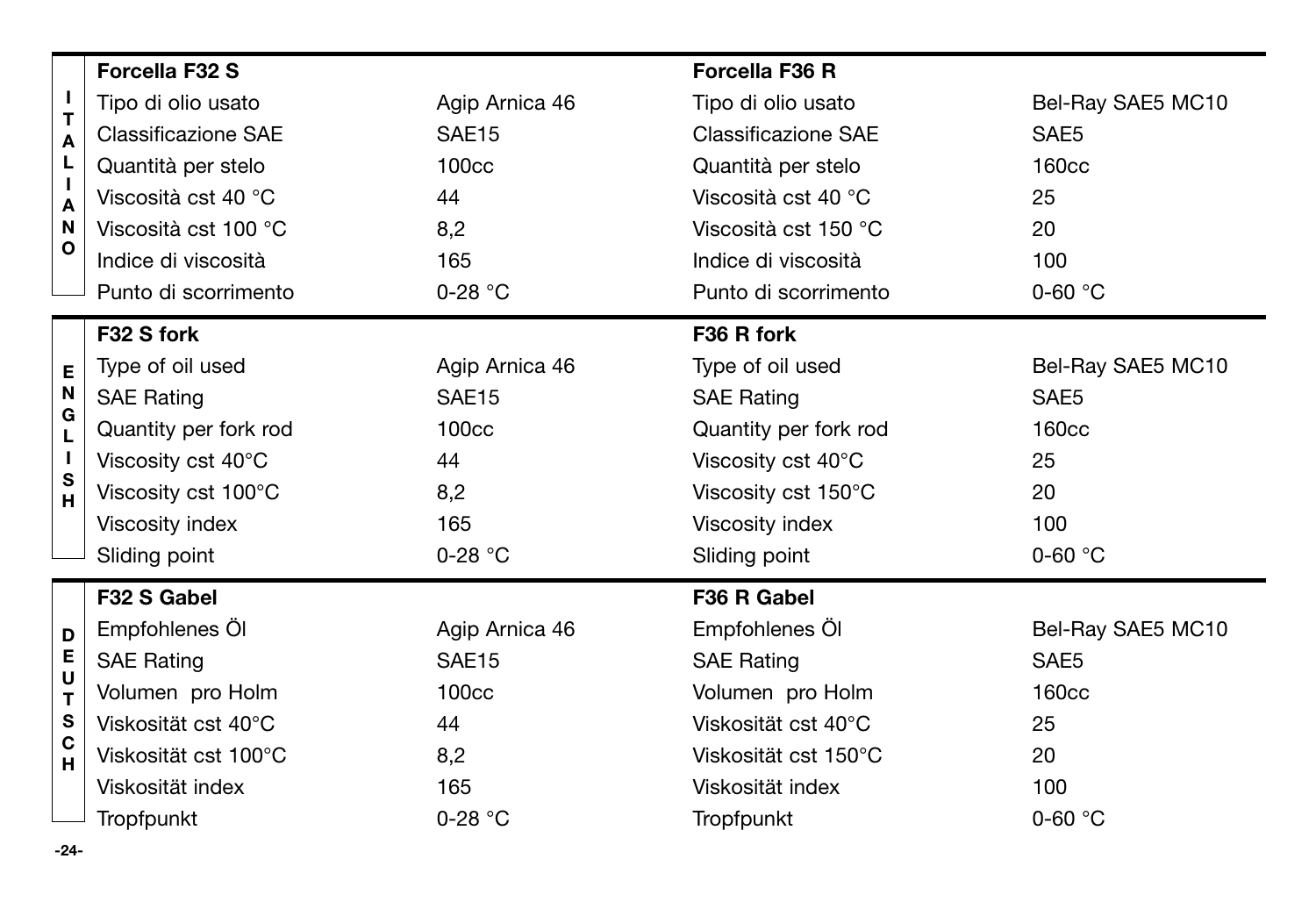| <b>RICAMBI / SPARE PARTS / ERSATZTEILE</b>                         | <b>F32S</b>              | <b>F32S</b>    | F 32S          | <b>F32S</b>    | <b>F36R</b>    | <b>F36R</b>    | <b>F36R</b>    |
|--------------------------------------------------------------------|--------------------------|----------------|----------------|----------------|----------------|----------------|----------------|
| <b>KIT FORCELLA</b>                                                | 46 9550                  | 46 9552        | 46 9627        | 4613086        | 46 9623        | 4613062        | 4613090        |
| fork kit. Gabel kit                                                |                          |                |                |                |                |                |                |
| <b>COMPLESSIVO SUPPORTO PARAFANGO</b>                              | 18 9 555                 | 18 9555        | 18 9 55 5      |                |                |                |                |
| complete mudgard support, Satz Kotflügelhalterungen                |                          |                |                |                |                |                |                |
| <b>COMPLESSIVO PERNO DELLA RUOTA</b>                               | 19 9899                  | 19 9900B       | 19 9900B       | 19 9900B       | 19 9901        | 19 9901        | 19 9787B       |
| wheel axle kit. Achse                                              |                          |                |                |                |                |                |                |
| <b>COMPLESSIVO FASCETTE IN GOMMA</b>                               | 21 9547B                 | 21 9547B       | 21 9547B       | 21 9547B       | $\blacksquare$ | 21 9815B       | 21 9815B       |
| rubber clamp kit, Satz Gummischellen                               |                          |                |                |                |                |                |                |
| <b>COMPLESSIVO SUPPORTO PINZA FRENO ORIGINALE</b>                  | 18 9525                  | 18 9 525       | 18 9800B       | 18 9800B       |                | 1813088B       | 1813088B       |
| original braket caliper kit, Halterungssatz für Originalbremszange |                          |                |                |                |                |                |                |
| PINZA IDRAULICA ANTERIORE FRENO                                    | 62 8986                  | $\blacksquare$ | $\blacksquare$ | ۰              | 62 8986        | $\blacksquare$ |                |
| front brake caliper, Bremszange vorne hydraulisch                  |                          |                |                |                |                |                |                |
| <b>WHOOP DISC / BRAKE POWER DISC</b>                               |                          | $\blacksquare$ | 6212605        | 6213073        | 62 9446        | 6212605        | 6213073        |
| <b>2 DISTANZIALI RUOTA</b>                                         | 0 22.0x15.0x7.5          |                |                | 0813083E       |                |                | 0813083E       |
| 2 whell spacers, 2 Wellen Ausgleichscheiben                        |                          |                |                |                |                |                |                |
| <b>FORCELLA</b>                                                    | 46 9133                  | 46 9524        | 46 9524        | 4613079        | 46 9624        | 46 9626        | 4613089        |
| fork. Gabel                                                        |                          |                |                |                |                |                |                |
| <b>TRAPEZIO COMPLETO</b>                                           | $\overline{\phantom{0}}$ | $\overline{a}$ |                | ÷,             | $\overline{a}$ | 4612017        |                |
| complete fork bottom yoke, Trapezteil Kpl.                         |                          |                |                |                |                |                |                |
| <b>GAMBALE DESTRO / SINISTRO</b>                                   | 4611348B                 | 4611348B       | 4611348B       |                | 4612020B       | 4612020B       |                |
| fork shaft right / left, Tachrohr-Standrohreinheit rechts / links  | 4611349B                 | 4611349B       | 4611349B       |                | 4612019B       | 4612019B       |                |
| TUBO DI FORZA (LATO MECCANICO)                                     | 4611685B                 | 4611685B       | 4611685B       | $\blacksquare$ |                | 4613345B       | $\blacksquare$ |
| inner tube (mechanical side), Gabelstandrohr (mechanische Seite)   |                          |                |                |                |                |                |                |
| TUBO DI FORZA (LATO IDRAULICO)                                     | 4611686B                 | 4611686B       | 4611686B       |                |                | 4613346B       |                |
| inner tube (hydraulic side), Gabelstandrohr (hydraulische Seite)   |                          |                |                |                |                |                |                |
| <b>PARAOLIO</b>                                                    | 6611231B                 | 6611231B       | 6611231B       |                | 6611232B       | 6611232B       |                |
| oil-seal, Wellendichtring                                          |                          |                |                |                |                |                |                |
| <b>MOLLA INTERNA</b>                                               | 2912763B                 | 2912763B       | 2912763B       | $\blacksquare$ | 2912764B       | 2912764B       |                |
| inner spring, innere Feder                                         |                          |                |                |                |                |                |                |
| <b>KIT PARAOLIO / PARAPOLVERE</b>                                  | 6611689                  | 6611689        | 6611689        |                |                |                |                |
| oil-seal / dust-seal kit, Satz Dichtring / Staubring               |                          |                |                |                |                |                |                |
| <b>KIT O-RING PER REVISIONE</b>                                    | 0612248                  | 0612248        | 0612248        |                | 0612258        | 0612258        |                |
| 0-ring overhaul kit, Reparatursatz 0-Ringe                         |                          |                |                |                |                |                |                |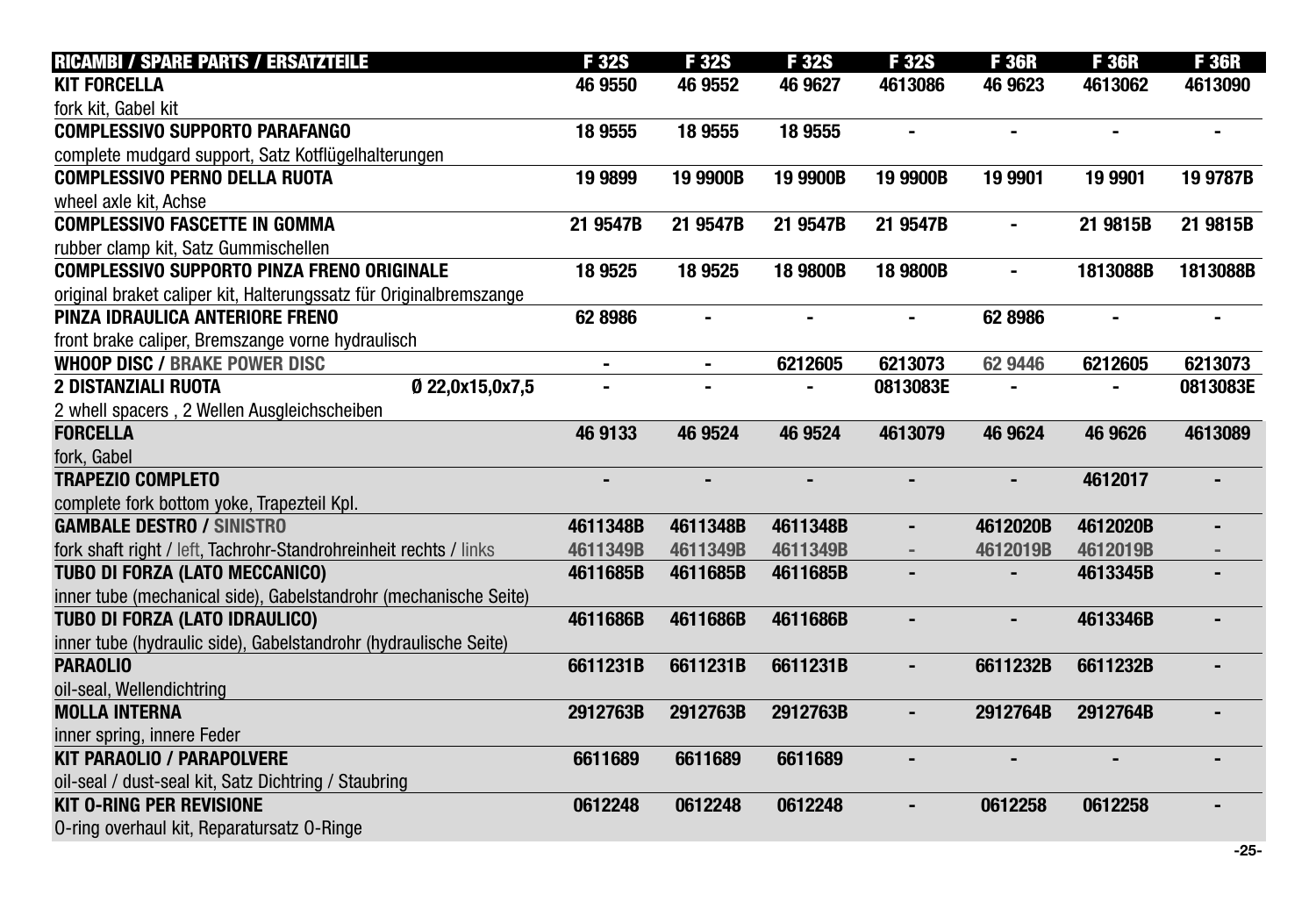Speriamo che lei abbia trovato sufficientemente esaustive le indicazioni che precedono. Nel caso in cui qualche punto le risultasse poco chiaro, potrà interpellarci per iscritto compilando l'apposito modulo inserito nella sezione "contatti" del ns.

- **I T** sito Internet (**www.malossi.com**).
- **A** Ringraziamo fin d'ora per le osservazioni e suggerimenti che vorrà eventualmente farci pervenire.

**L I** La Malossi si commiata e coglie l'occasione per complimentarsi ulteriormente con Lei ed augurarle un Buon Divertimento. In BOCCA al LUPO e ... alla prossima.

**A N O** *Le descrizioni riportate nella presente pubblicazione, si intendono non impegnative. Malossi si riserva il diritto di apportare modifiche, qualora lo ritenesse necessario, al fine di migliorare il prodotto, e non si assume nessuna responsabilità per eventuali errori tipografici e di stampa. La presente pubblicazione sostituisce ed annulla tutte le precedenti riferite agli aggiornamenti trattati.*

We hope you found the above instructions sufficiently clear. However, if any points are not particularly clear, please contact us completing the special form inserted in the "contact" section on our Internet site (**www.malossi.com**).

- **E** We thank you in advance for any comments and suggestions you may wish to send us.
- **N G** So goodbye from us all at Malossi, and please accept our compliments. Have Fun. GOOD LUCK and … see you next time.

**L I S H** *The descriptions in this publication are not binding. Malossi reserves the right to make modifications, if it considers them necessary, and does not accept any responsibility for any typographic or printing errors. This publication replaces all previous publications referring to the updating matters contained therein.*

Wir hoffen, Ihnen mit den hier beschriebenen Anleitungen ausreichend Auskunft gegeben zu haben. Sollten Sie noch Fragen haben, so ersuchen wir Sie das spezielle Formular auf der "Kontakt" Seite auf unsererer Internetseite auszufüllen.(**www.malossi.com)**.

- **E** Wir danken Ihnen bereits im voraus für die an uns gerichteten Tipps und Anmerkungen.
- **U T** Malossi verabschiedet sich nun, wünscht Ihnen viel Spaß und Hals- und Beinbruch ... bis zum nächsten Mal.

**S C H** *Die Beschreibungen in dieser Anleitung sind nicht bindend. Malossi behält sich das Recht vor, notwendige Änderungen durchzuführen und kann nicht für etwaige inhaltliche oder Druckfehler verantwortlich gemacht werden. Diese Anleitung ersetzt alle vorhergegangenen bezogen auf die erfolgten Änderungen darin.*

**D**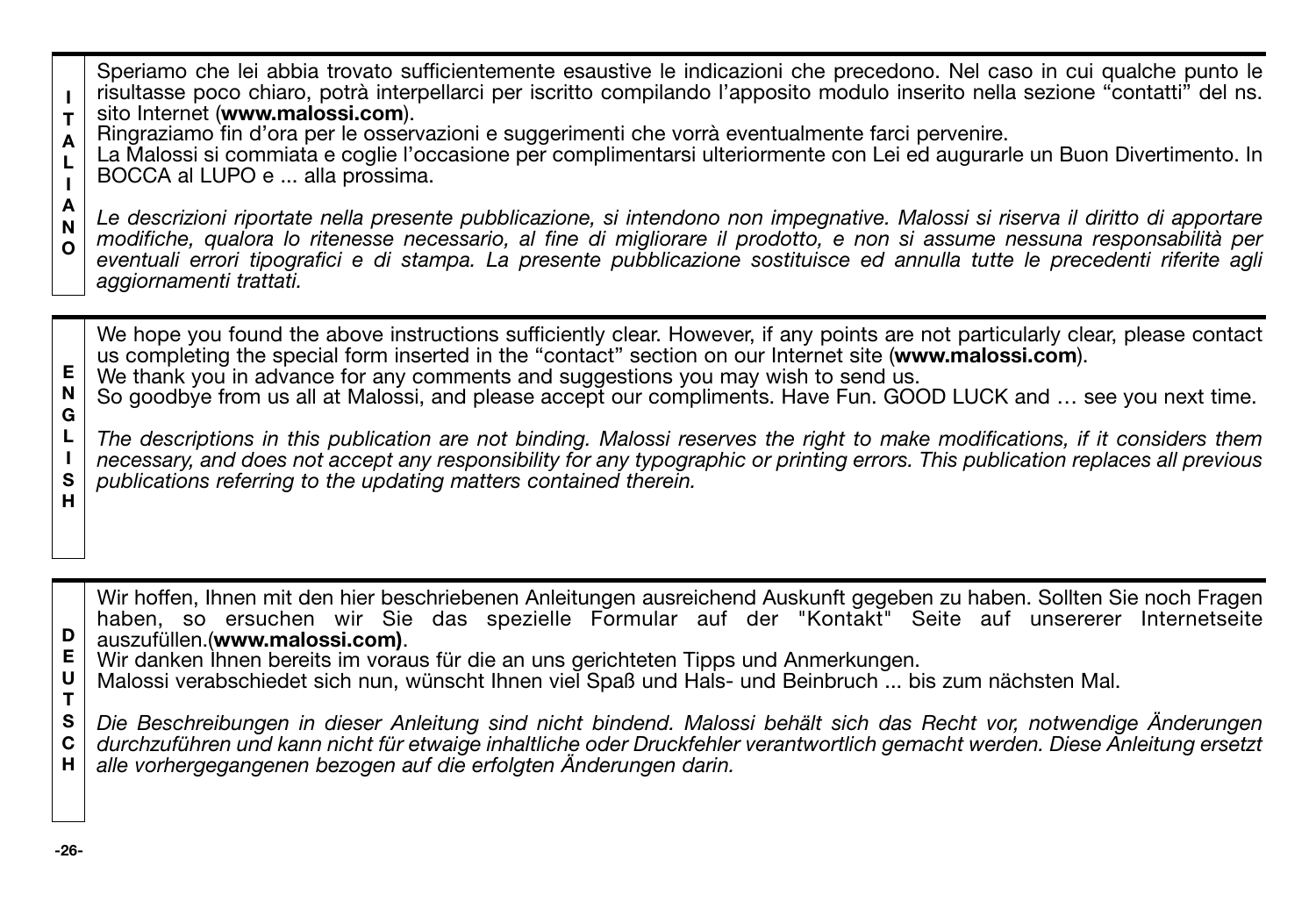# **GARANZIA**

Egregio Signora/re, La ringraziamo vivamente per la preferenza accordataci con la scelta dei nostri prodotti.

Il consenso della clientela é lo stimolo più importante per la creatività e l'efficienza di un'azienda.

Ogni prodotto commercializzato dalla Malossi è pensato, progettato e concepito negli stabilimenti della casa madre con il preciso intento di soddisfare le attese dei motociclisti più esigenti che intendono dare una personalizzazione tecnica al proprio veicolo. L'alto livello tecnologico della produzione, la severità dei collaudi ed il controllo qualità certificati ISO 9001, garantiscono un grado di difettosità dei prodotti molto basso.

Qualora il ns. prodotto dovesse presentare delle anomalie di funzionamento, pur essendo:

- stato montato seguendo scrupolosamente le istruzioni di montaggio;
- sottoposto ad un corretto rodaggio su di in veicolo in buone condizioni;
- non associato a prodotti diversi da quelli originali o Malossi;

# **WARRANTY**

Dear Sir/Madam, Thank you for choosing our products.

Customer approval is the greatest form of encouragement a company can have for creativity and efficiency.

Each Malossi product sold is conceived, designed and developed at the factories of the parent company with the precise aim of satisfying the needs of the most demanding motorcyclists who wish to race tune their vehicle.

High-tech production, stringent testing and quality control certified to ISO 9001 all ensure a very low defective product rate. Should our product present defects in spite of having:

- been assembled exactly as per the assembly instructions given;
- undergone a correct running in procedure with the vehicle in good condition;
- been fitted with either original or Malossi parts;

you can look up our Internet site at **www.malossi.com**, where you will find all the correct technical information by examining the

# **GARANTIE**

Sehr geehrter Kunde, vielen Dank für Ihre Wahl unseres Produkts. Die Zustimmung unserer Kunden ist die wichtigste Anregung für die Kreativität unserer Entwerfer, sowie des gesamten Unternehmens. Jedes von Malossi verkaufte Produkt wird in unserem Unternehmen mit der Absicht entworfen und konzipiert, den Erwartungen der anspruchsvollsten Motorradfahrer zu entsprechen, die eine technische Individualisierung ihres Fahrzeugs wünschen. Das hohe technologische Produktionsniveau, die strengen Abnahmen und die zertifizierte Qualitätskontrolle ISO 9001 garantieren einen extrem niedrigen Fehlergrad.

Falls unser Produkt Funktionsstörungen aufweisen sollte, trotz:

- Einer Montage unter genauer Befolgung der Montageanleitung;
- Korrekten Einfahrens mit einem Fahrzeug in gutem Zustand;
- Vermeidung der Kombination mit Produkten, die weder vom Hersteller, noch von Malossi stammen;

können Sie auf unserer Internetseite **www.malossi.com** genaue technische Informationen mit Hinweisen für Ihr Fahrzeug finden.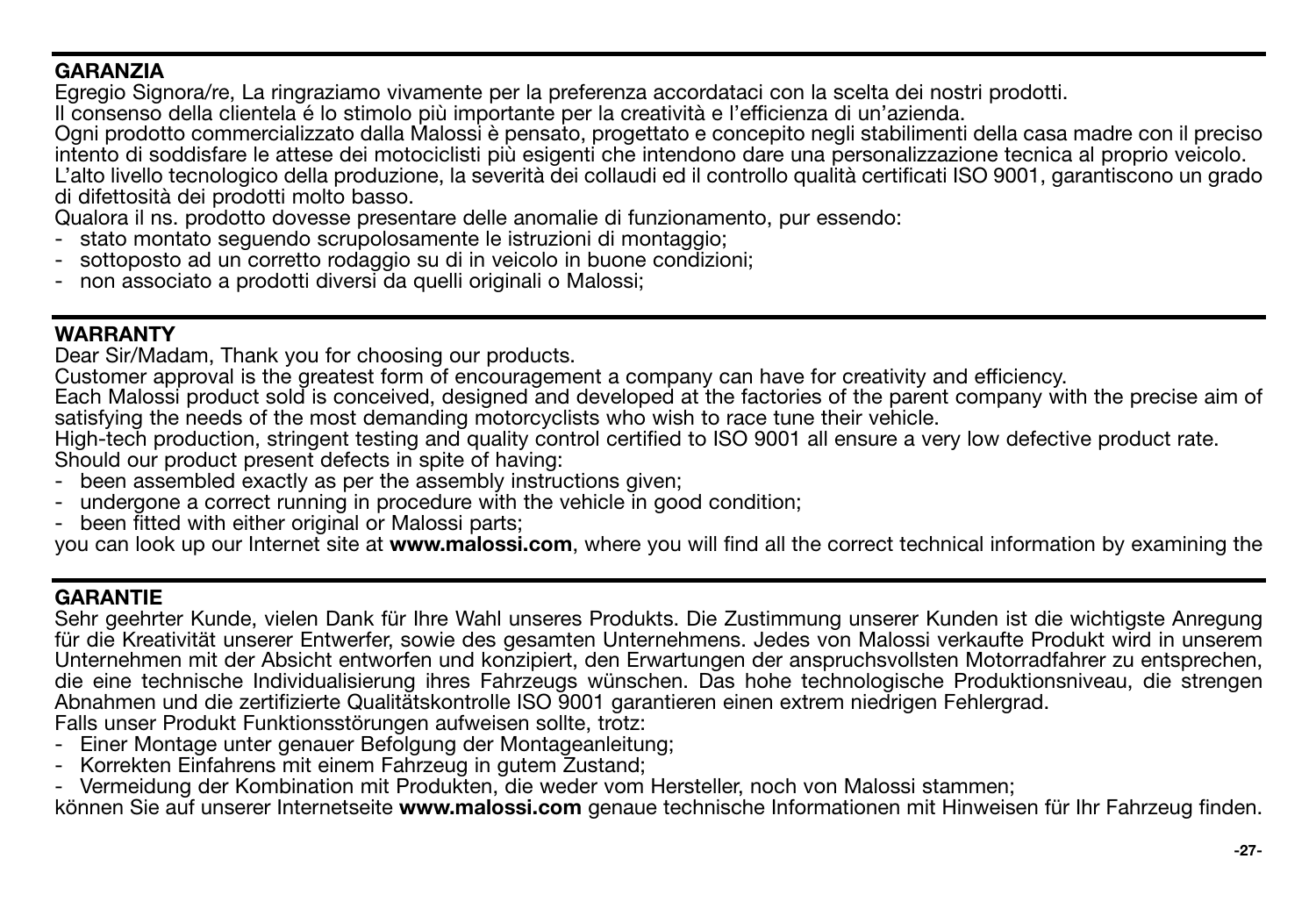**I T** Lei potrà consultare il ns. sito internet **www.malossi.com**, dove troverà precise informazioni tecniche visualizzando le tavole relative al vs. veicolo. Se questo non fosse sufficiente, unitamente al suo meccanico, potrà esporre dettagliatamente il problema compilando l'apposito modulo inserito nella sezione "contatti" del ns. sito Internet.

**A L** Se a seguito di uno o più colloqui si rivelasse necessario l'invio presso la nostra sede del prodotto oggetto del problema, perché sia sottoposto ad una verifica tecnica, la procedura da seguire sarà la seguente.

**I A N** Il punto vendita autorizzato Malossi presso il qual è stato effettuato l'acquisto curerà la spedizione, corredandola di tutti i dati necessari, scontrino fiscale compreso, mettendo in tal modo il nostro reparto di controllo qualità nelle condizioni di valutare l'eventuale difettosità e di risalire al lotto di produzione al quale appartiene il prodotto in oggetto.

- Qualora la garanzia fosse riconosciuta, sarà sostituita soltanto la parte difettosa che sarà trattenuta da noi.
- **O** Qualora, invece, la garanzia non fosse riconosciuta, il prodotto in oggetto sarà in ogni modo rispedito al ns. punto vendita in porto assegnato, ovvero con la stessa modalità di spedizione che la Malossi segue anche in caso di riconoscimento della

relative tables for your vehicle. If this is not enough you can, along with your mechanic, explain the problem in greater detail by completing the special form inserted in the "contact" section of our Internet site.

- **E N** If after one or two consultations it proves necessary to send the faulty product in question to our headquarters for technical assessment, the procedure is as follows.
- **G** The authorized sales Malossi outlet where the vehicle was purchased will have it shipped back to us, along with all the
- **L I** necessary details, including the receipt, so that Quality Control can assess the existence of any defect and trace the vehicle's production lot.
- **S** If warranty approval is granted, only the faulty part (which will be retained by us) will be replaced.
- **H** However, should the warranty not be approved, the product will be sent back to our sales outlet, carriage forward, the same shipment method used by Malossi when it approves a warranty.
	- Goods not purchased from our sales outlets cannot be returned to us.

| Sollten diese Informationen nicht ausreichen, können Sie gemeinsam mit Ihrem Mechaniker das Problem detailliert<br>beschreiben und das spezielle Formular auf der "Kontakt" Seite auf unsererer Internetseite ausfüllen.<br>D   Sollte sich nach einer oder mehrerer Kontaktaufnahmen herausstellen, dass das betroffene Produkt zwecks technischer<br>E   Prüfung an unser Unternehmen geschickt werden muss, ist folgendes Prozedere durchzuführen.<br>U   Der autorisierte Malossi-Händler, bei dem Sie das Produkt gekauft haben, kümmert sich um die Spedition, nachdem Sie ihm<br>T   die erforderlichen Daten und den Kassenbon übergeben haben.<br>S   Auf diese Weise wird es unserer Qualitätskontrolle ermöglicht, den Fehler zu bewerten und die Produktionsserie des Produkts<br>$C \mid z$ u identifizieren. |
|----------------------------------------------------------------------------------------------------------------------------------------------------------------------------------------------------------------------------------------------------------------------------------------------------------------------------------------------------------------------------------------------------------------------------------------------------------------------------------------------------------------------------------------------------------------------------------------------------------------------------------------------------------------------------------------------------------------------------------------------------------------------------------------------------------------------------|
| H   Wird die Garantie anerkannt, wird nur das von uns einbehaltene defekte Teil ersetzt.<br>Bei Ablehnung der Garantie wird das Teil per Nachnahme an unseren Verkaufspunkt zurückgesendet, also mit dem gleichen<br>Speditionsverfahren, nach dem Malossi auch bei anerkannter Garantie verfährt.                                                                                                                                                                                                                                                                                                                                                                                                                                                                                                                         |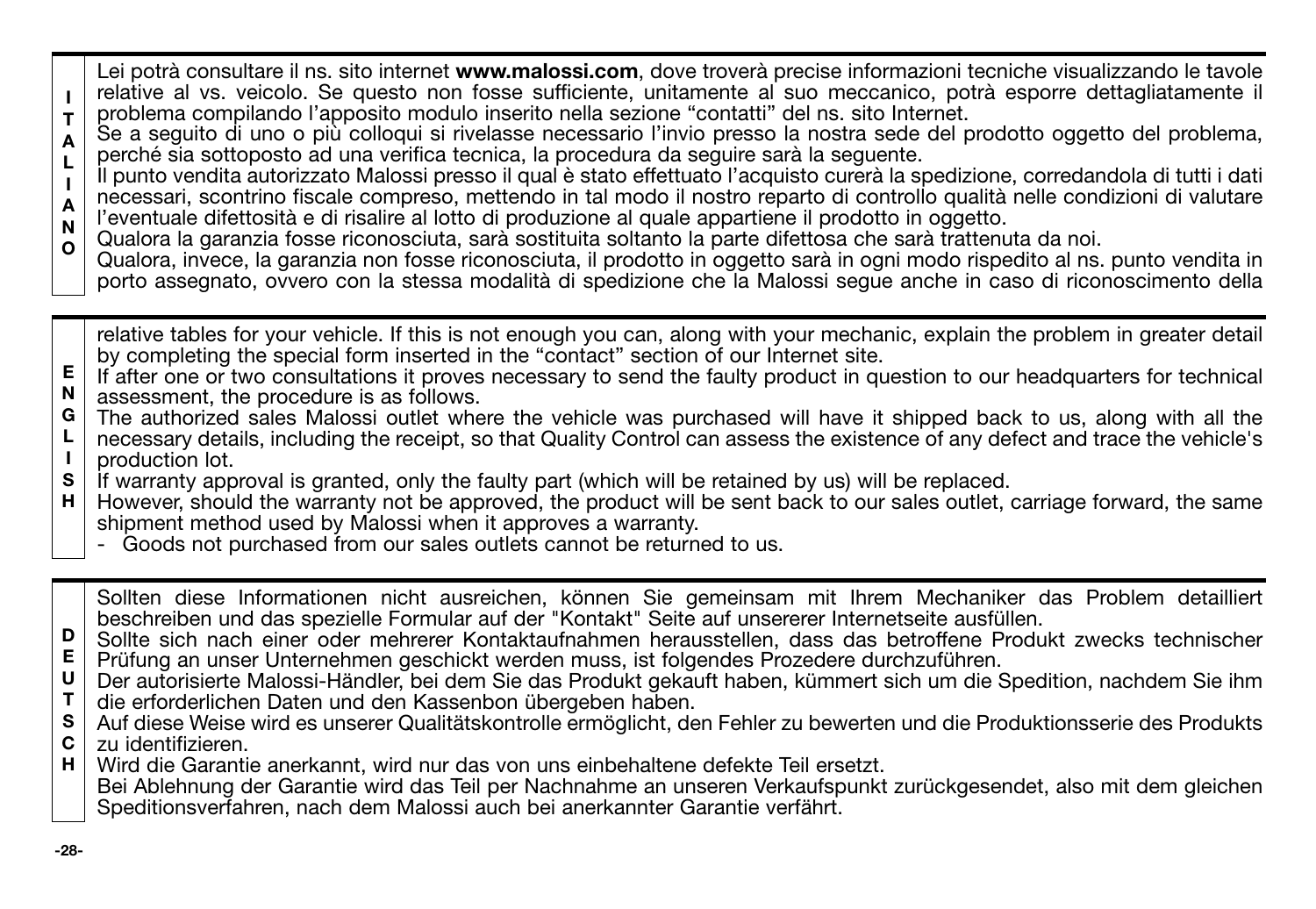garanzia.

- Non si accettano resi di merce non provenienti da nostri punti vendita.
- La garanzia non è riconosciuta sui prodotti manomessi.
- La garanzia si esaurisce nella sostituzione di quei particolari di nostra produzione da noi ritenuti difettosi per errori di lavorazione o altro e non copre eventuali danni al mezzo, a cose o a persone.
- Decliniamo ogni responsabilità derivante dall'uso improprio dei nostri prodotti.

Tutti i nostri prodotti sono destinati ad impieghi sportivi, essendo stati creati per i molteplici Trofei Internazionali, per uso privato e di noleggio.

Come tutti i prodotti destinati alle competizioni, i prodotti Malossi devono essere considerati diversamente dai prodotti destinati all'impiego stradale e non possono sottostare alle leggi ed ai codici stradali delle diverse nazioni nei quali sono venduti.

I prodotti Malossi appartenenti alla linea competizione MHR, sono prodotti selezionatissimi, costruiti con i materiali più prestigiosi,

- Warranty approval will not be granted for any products which have been tampered with.
- The warranty becomes void if parts manufactured by us which we deem defective due to production errors or other circumstances are replaced, and does cover any damage to the vehicle or to property or persons.
- We decline all responsibility for improper use of our products.

The end use of all our products is for sports purposes, having been designed for many International Trophies, for private use and for hire.

Like all products for competition purposes Malossi products must be considered differently to those destined for road use and cannot comply with the laws and highway codes of the different nations in which they are sold.

Malossi products belonging to the MHR competition line, are highly select products, constructed using prestigious materials, and are destined for the toughest competitions.

As such they are exempt from any form of warranty, except in the rare instance of a component which has escaped testing and

- Waren die nicht von unseren Verkaufsstellen stammen, werden nicht angenommen.
- Bei manipulierten Produkten verfällt die Garantie.
- Die Garantie umfasst nur den Ersatz der Teile aus unserer Produktion, die durch uns aufgrund von Produktionsfehlern oder anderen Gründen als defekt anerkannt werden.

Eventuelle Schäden an Fahrzeug, Gegenständen oder Personen sind von der Garantie ausgeschlossen.

- Wir übernehmen keine Verantwortung bei unsachgemäßem Gebrauch unserer Produkte.

Unsere Produkte sind für den Sportgebrauch vorgesehen und wurden für die zahlreichen internationalen Wettbewerbe, den Privatgebrauch und den Verleih geschaffen.

Wie alle für Wettrennen bestimmte Artikel sind Malossi-Produkte nicht gleichzusetzen mit Ersatzteilen, die für den Gebrauch auf öffentlichen Straßen vorgesehen sind.

Sie unterliegen nicht den Gesetzen und Straßenverkehrsverordnungen der Länder, in denen sie verkauft werden.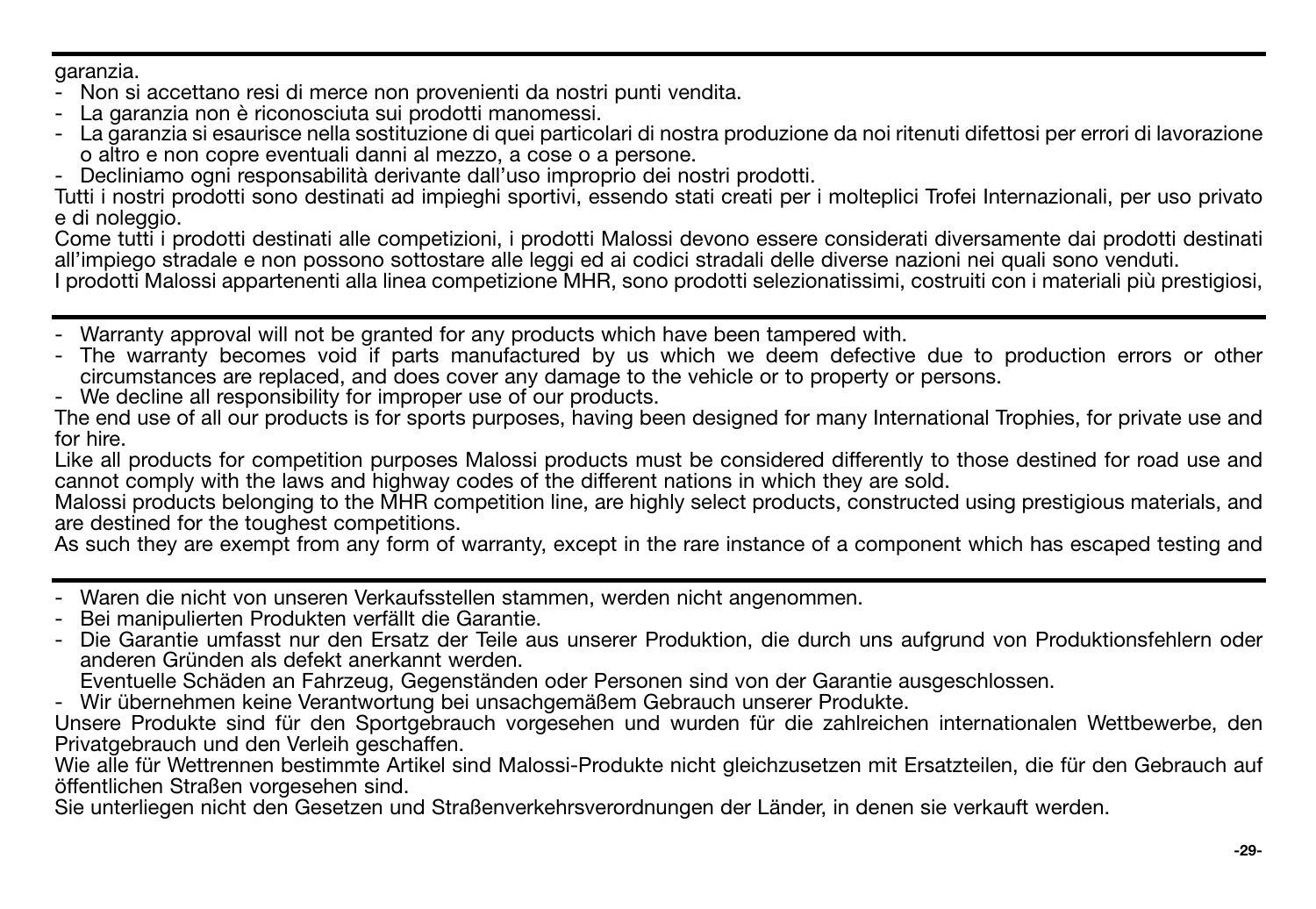e sono destinati alle competizioni più esasperate.

**I T** Sono pertanto esclusi da ogni forma di garanzia, a meno che non si tratti di un caso rarissimo di un componente sfuggito al collaudo che rechi una reale difettosità produttiva all'origine e non una rottura per fatica o per grippaggio.

**Prodotti riservati esclusivamente alle competizioni nei luoghi ad esse destinate secondo le disposizioni delle competenti autorità sportive. Decliniamo ogni responsabilità per l'uso improprio.**

has a real manufacturing defect from source; the warranty does not cover their failure through fatigue or seizure.

**E N G L These products are reserved solely for races in locations reserved for those purposes and in accordance with the regulations issued by the competent authorities for sports events. We decline any and all responsibility for improper use.**

**D E U T** Malossi-Produkte der Rennserie MHR sind hochwertige Produkte aus wertvollen Materialien, die für Rennen mit extremen Belastungen geschaffen wurden. Sie sind daher von jeglicher Garantie ausgeschlossen, es sei denn, es handelt sich um den sehr seltenen Fall einer Komponente, die durch die Abnahme übersehen wurde und die einen reellen Produktionsfehler aufweist, also keine Beschädigung durch Materialermüdung oder Verschleiß. Wir danken Ihnen für ihre freundliche Zusammenarbeit und verbleiben mit freundlichen Grüßen.

**S C H Diese Produkte sind ausschließlich für Wettkämpfe an den hierfür nach den Vorschriften der zuständigen Sportaufsichtsbehörden vorgesehenen Austragungsstätten bestimmt. Bei zweckwidriger Verwendung besteht keine Haftung.**

**A L I A N O**

**I S H**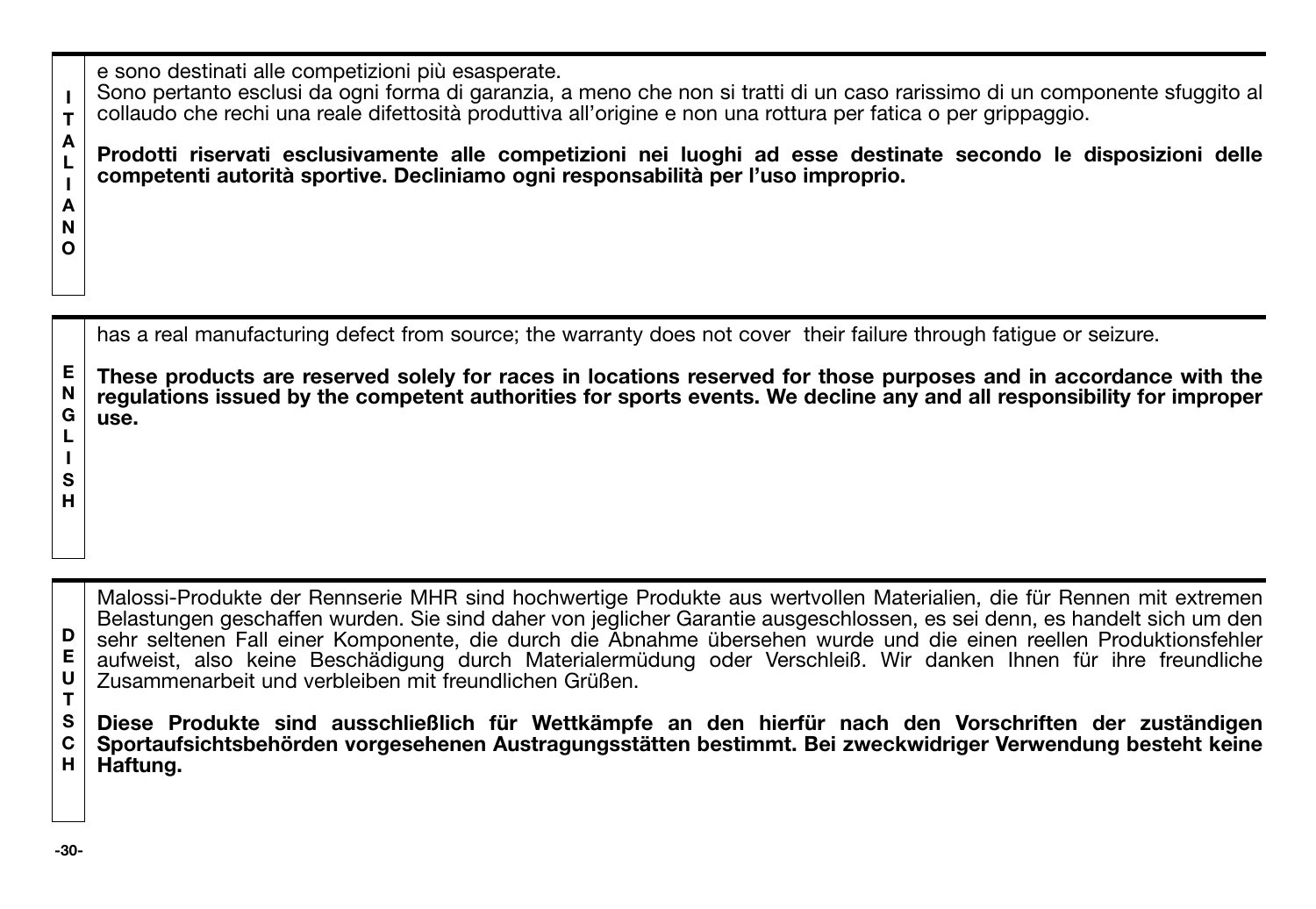**F32S FORCELLA / FORK / GABEL**

| art. 46 9550 | <b>GILFRA</b>  | STORM - TYPHOON / TYPHOON X 50 2t - TYPHOON / TYPHOON X 125 2t.         |
|--------------|----------------|-------------------------------------------------------------------------|
|              | <b>PIAGGIO</b> | NRG LC / NRG EXTREME / NRG EXTREME LC / NRG MC2 LC /                    |
|              |                | NRG MC3 DD LC / NRG MC3 DT - NTT LC - TYPHOON 2007 $\rightarrow$ 50 2t. |
| art. 4613086 | <b>GILERA</b>  | RUNNER PureJet 2006 --> LC / RUNNER SP-carb (C451M) 2006 --> LC 50 2t.  |
|              |                | RUNNER VX 2006 --> 125 4t LC / RUNNER VXR 2006 --> 200 4t LC.           |

### **F36R FORCELLA / FORK / GABEL**

| art 46 9623  | <b>PIAGGIO</b> | NTT 50 21 LC                                                                |
|--------------|----------------|-----------------------------------------------------------------------------|
| art. 4613062 | <b>GILFRA</b>  | RUNNER FX 125 2t LC / RUNNER FXR 180 2t LC / RUNNER VX <-- 2005 125 4t LC / |
|              |                | RUNNER VXR 180 4t LC / RUNNER VXR <-- 2005 200 4t LC                        |
| art. 4613090 | <b>GILFRA</b>  | RUNNER PureJet 2006 --> / RUNNER SP-carb (C451M) 2006 --> 50 2t LC.         |
|              |                | RUNNER VX 2006 --> 125 4t LC / RUNNER VXR 2006 --> 200 4t LC                |